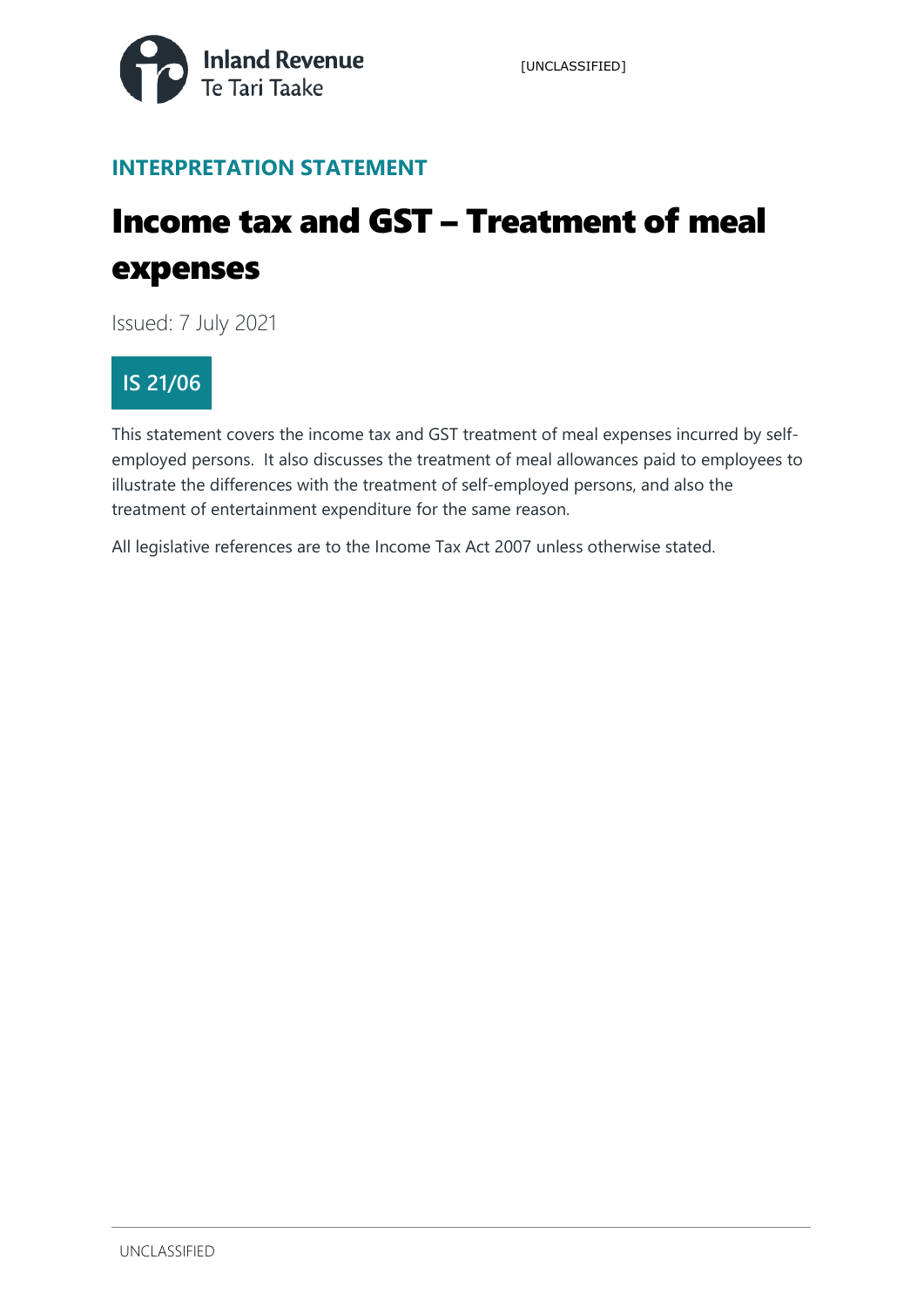

## Table of Contents

## <span id="page-1-0"></span>Summary

- 1. The main focus of this interpretation statement is the deductibility of meal expenses by self-employed persons. But in considering that issue the statement also considers the treatment of employees. In general, self-employed taxpayers cannot deduct meal expenses for income tax purposes. This is because:
	- In a broad sense expenditure on the necessities of life (meals, clothing, shelter etc) could be described as incurred by a person in deriving their assessable income for the purposes of the general permission in s DA 1 (*Hunter v CIR* (1989) 11 NZTC 6,242 at 6,258);
	- **However, the Act denies a deduction for an amount of expenditure or loss to the** extent to which it is of a private or domestic nature (the "private limitation", s DA 2(2));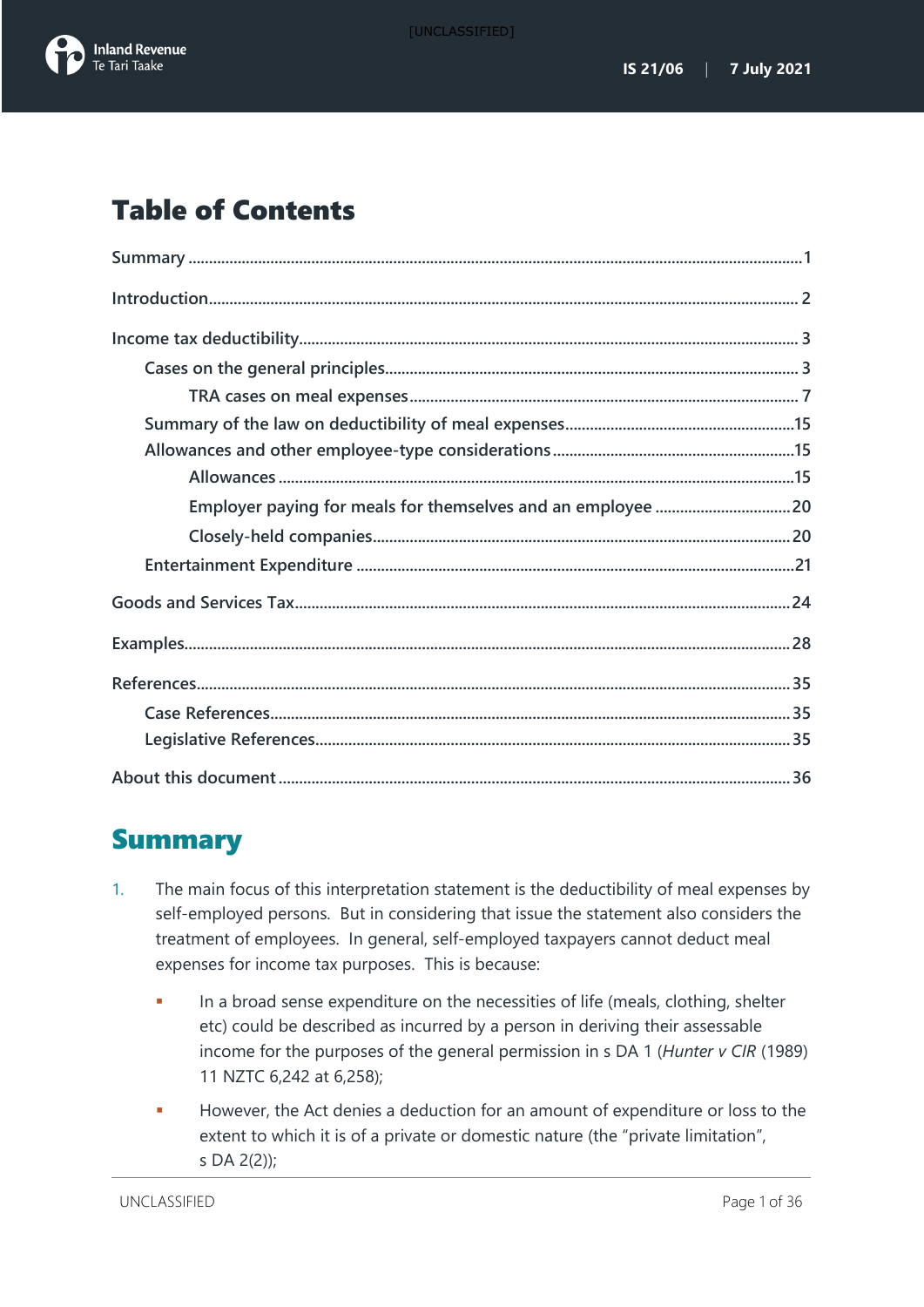- An outgoing is of a private or domestic nature if it is "exclusively referable to living as an individual member of society and domestic expenses are those relating to the household or family unit" (*CIR v Haenga* (1985) 7 NZTC 5,198 at 5,207);
- Food is in the private or domestic category (*Hunter* at page 6,257, *Case E80* (1982) 5 NZTC 59,421); and
- There are limited circumstances where amounts expended on food may be deductible, such as where the requirements of a taxpayer's business imposed extra meal costs because of a remote working location or unusual working hours (*Case F117* (1984) 6 NZTC 60,125, discussed below from [\[28\]](#page-10-0)).
- 2. This conclusion means there is a difference between self-employed taxpayers' meal expenses compared to:
	- Employees receiving meal allowances or reimbursements while performing their duties (deductible expenditure to the employer, exempt income of the employee, not subject to FBT); or
	- "Self-employed" persons incorporating a closely-held company and becoming an employee to receive the same treatment as any other employee.
- 3. These differences reflect the different legal arrangements in existence in these fact situations, and these different arrangements do give rise to significant legal effects. For example, there are differences in terms of personal liability, application of tax regimes (such as dividends, FBT), and so on. There is also a difference with the treatment of entertainment expenditure.
- 4. In the GST context, where meal expenses are of a private or domestic nature for income tax purposes, and non-deductible, input tax on the expenses cannot be deducted for GST purposes. The main reason for this is that goods and services used for private and domestic purposes are not used for making taxable supplies.

## <span id="page-2-0"></span>Introduction

- 5. The principal legislative provisions involved with the income tax issue are the general permission (s DA 1) and the private limitation (s DA 2(2)). For GST, the relevant sections of the Goods and Services Tax Act 1985 ("the GST Act") are ss 20(3) and 20(3C) dealing with the claiming of input tax.
- 6. For income tax the principal issue is whether a self-employed person's meal expenses are deductible, and if so in what circumstances. This statement will also compare the tax treatment of a self-employed person with the treatment of an employee receiving a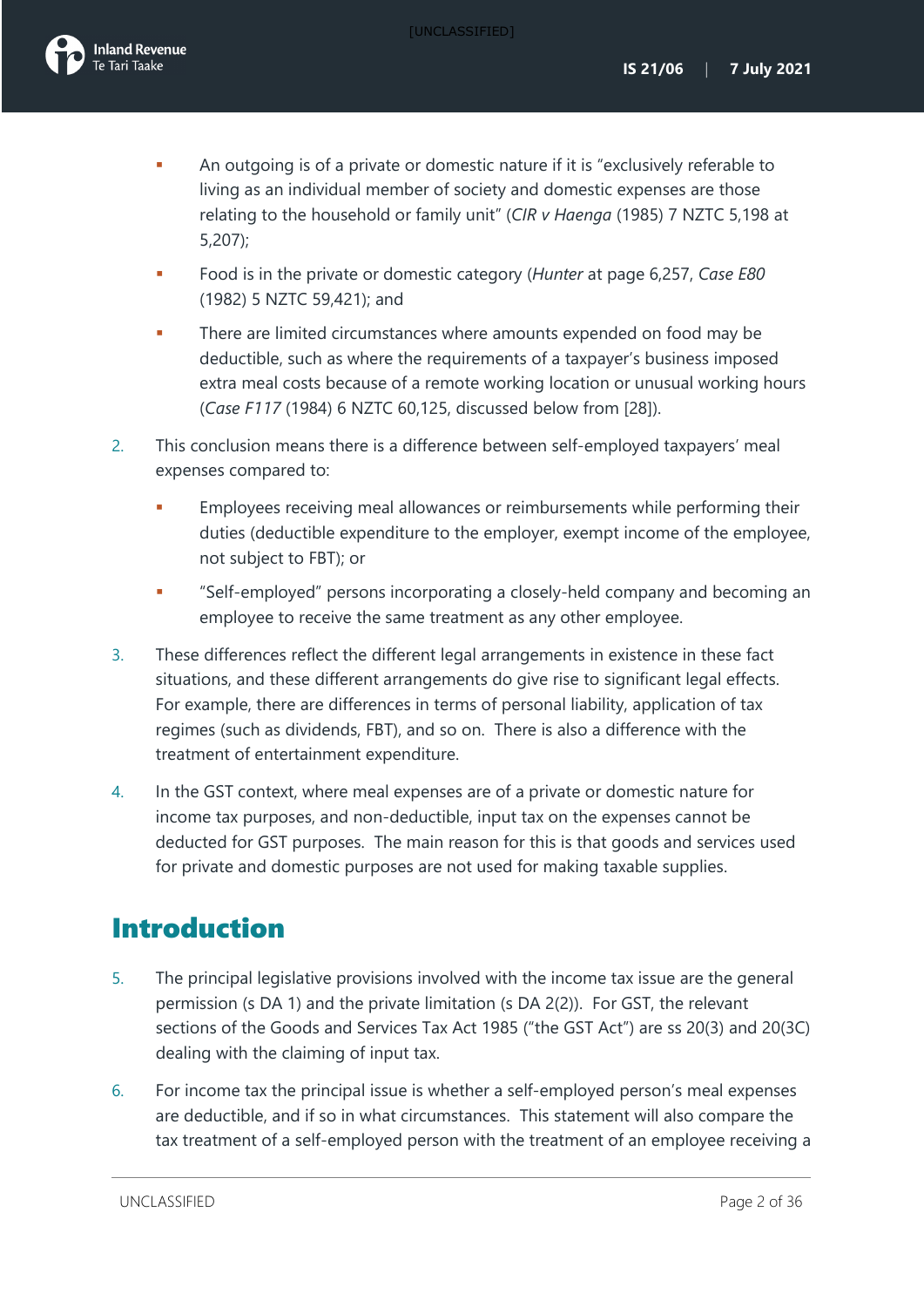meal allowance and consider the effect of the entertainment expenditure regime on the deductibility of meals.

7. For GST, the principal issue is whether input tax incurred on meals by a self-employed person is deductible, in whole or in part.

## <span id="page-3-0"></span>Income tax deductibility

8. The deductibility of expenditure on meals is governed by the general permission and the private limitation.

|                   | <b>DA 1</b> General permission                                                                                                                                                   |                                 |                                                                             |  |  |
|-------------------|----------------------------------------------------------------------------------------------------------------------------------------------------------------------------------|---------------------------------|-----------------------------------------------------------------------------|--|--|
| Nexus with income |                                                                                                                                                                                  |                                 |                                                                             |  |  |
| (1)               | A person is allowed a deduction for an amount of expenditure or loss, including an<br>amount of depreciation loss, to the extent to which the expenditure or loss is-            |                                 |                                                                             |  |  |
|                   | (a)                                                                                                                                                                              | incurred by them in deriving-   |                                                                             |  |  |
|                   |                                                                                                                                                                                  | (i)                             | their assessable income; or                                                 |  |  |
|                   |                                                                                                                                                                                  | (ii)                            | their excluded income; or                                                   |  |  |
|                   |                                                                                                                                                                                  | (iii)                           | a combination of their assessable income and excluded income; or            |  |  |
| (b)<br>deriving-  |                                                                                                                                                                                  |                                 | incurred by them in the course of carrying on a business for the purpose of |  |  |
|                   |                                                                                                                                                                                  | (i)                             | their assessable income; or                                                 |  |  |
|                   |                                                                                                                                                                                  | (ii)                            | their excluded income; or                                                   |  |  |
|                   |                                                                                                                                                                                  | (iii)                           | a combination of their assessable income and excluded income.               |  |  |
|                   |                                                                                                                                                                                  | <b>DA 2</b> General limitations |                                                                             |  |  |
|                   |                                                                                                                                                                                  |                                 |                                                                             |  |  |
|                   | Private limitation                                                                                                                                                               |                                 |                                                                             |  |  |
| (2)               | A person is denied a deduction for an amount of expenditure or loss to the extent to<br>which it is of a private or domestic nature. This rule is called the private limitation. |                                 |                                                                             |  |  |

## <span id="page-3-1"></span>Cases on the general principles

9. New Zealand courts have provided general principles for applying both the general permission and the private limitation (or their predecessor sections before they were known by such terms).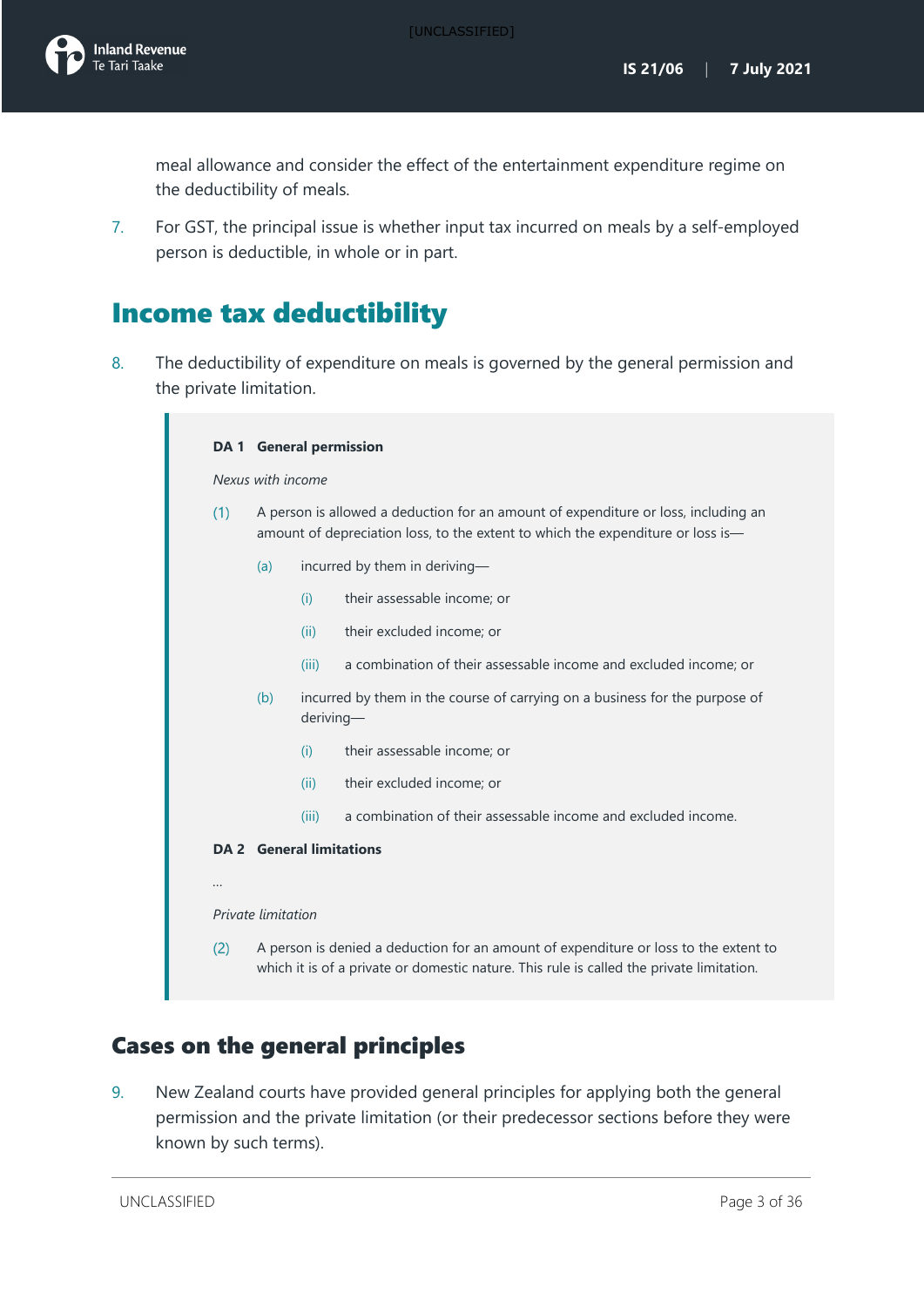

- 10. A good starting point for considering the general permission is the approach taken in the Court of Appeal decisions of *CIR v Banks* (1978) 3 NZTC 61,236 and *Buckley and Young Limited v CIR* (1978) 3 NZTC 61,271. In both cases the decisions of the Court were delivered by Richardson J. In *Banks* at page 61,240 his Honour said a deduction is available only where expenditure has the necessary relationship both with the taxpayer concerned and with the gaining or producing of assessable income. Relationship with the taxpayer is not sufficient as the prohibitions for deductions for capital expenditure and private and domestic expenditure make clear. The Court found there must be the statutory nexus between the expenditure and the assessable income of the taxpayer claiming the deduction.
- 11. *Banks* touched on the question of the character of the expenditure, which was also addressed in *Buckley and Young* at page 61,274 by Richardson J:

…The heart of the inquiry is the identification of the relationship between the advantage gained or sought to be gained by the expenditure and the income earning process. That in turn requires determining the true character of the payment. It then becomes a matter of degree and so a question of fact to determine whether there is a sufficient relationship between the expenditure and what it provided or sought to provide on the one hand, and the income earning process on the other, to fall within the words of the section (*C. of I.R. v Banks* (1978) 3 NZTC 61,236, 61,242).

- 12. The private limitation has been the subject of several court decisions including the Court of Appeal decision in *CIR v Haenga* (1985) 7 NZTC 5,198 and the High Court decision of *Hunter v CIR* (1989) 11 NZTC 6,242.
- 13. In *Haenga* the taxpayer, an employee of New Zealand Railways, was obliged (by statute) to make contributions to the Government Railways Welfare Society. The taxpayer claimed a deduction for the expenditure, which the Commissioner denied. The Court of Appeal upheld the decisions of the TRA and the High Court that the expenditure was deductible. Richardson J, at page 5,206, considered that in some circumstances it may be helpful to focus on the essential character of expenditure, but not always:

…In some circumstances it is helpful to focus on the essential character of an outgoing in the sense of its being incidental and relevant to the gaining or producing of the assessable income. But not always, for some expenses such as rates, repairs and travel costs are not inherently or even prima facie of either an income related or non-income related character. In other cases to label the character of the activity as private may be misleading, for example, where accommodation and meals are obtained away from home. Further analysis is required.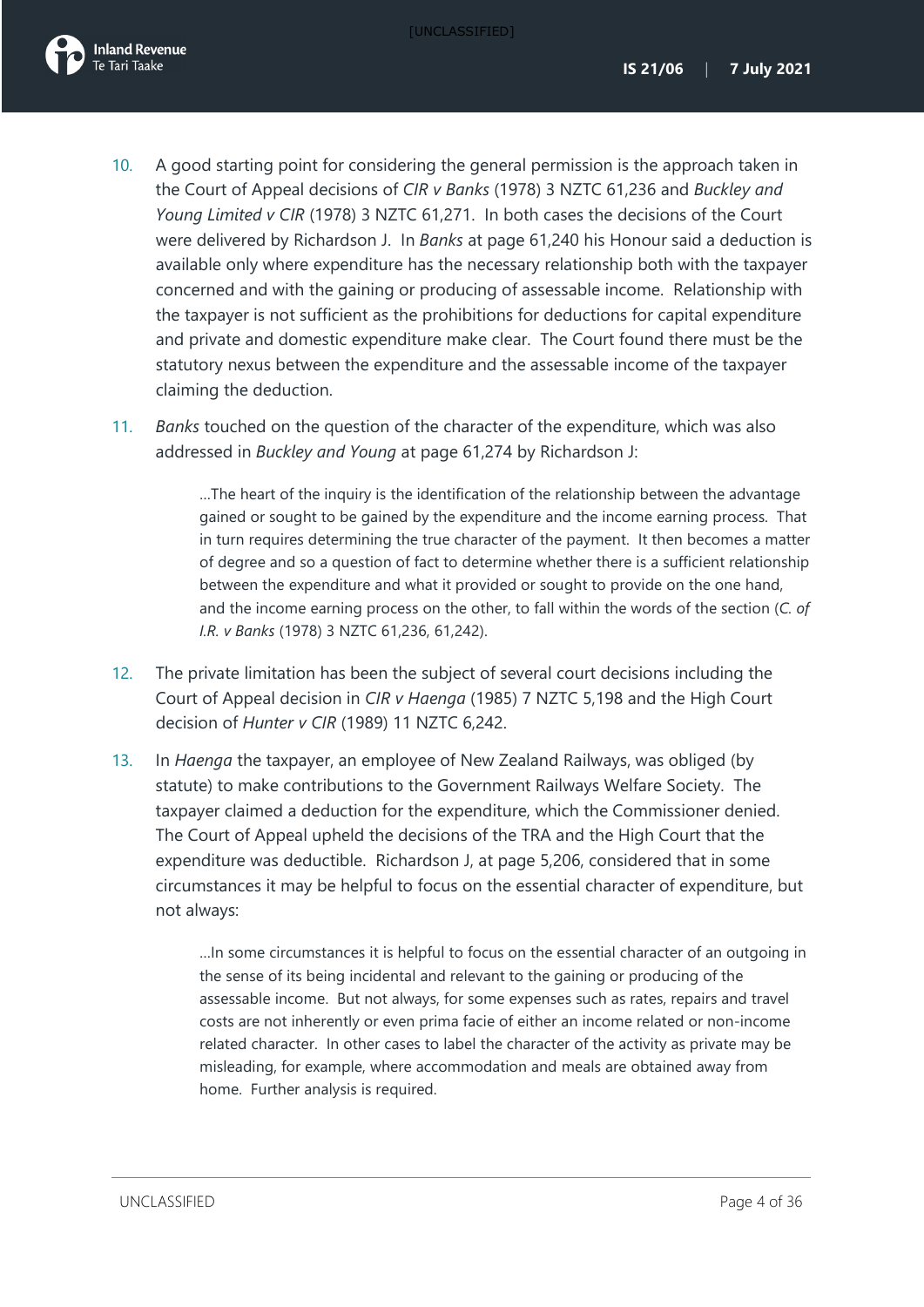

14. After observing that it is a matter of degree and so a question of fact to determine whether there is a sufficient nexus between the expenditure and the income earning process his Honour said (at page 5,206):

> The legal answer is complicated where, as here, the asset or advantage in respect of which expenses are incurred may serve private and income earning purposes. Thus expenses of travelling between home and work and expenses of child care have conventionally been regarded by the Courts as a private matter, a form of consumption. Inasmuch as they are a prerequisite to the earning of income it is arguable that they are incurred in the gaining of the assessable income. **But depending on one's perspective a similar argument could even be advanced to justify deduction of outlays on such basic items as essential food, clothing and shelter which may be said to maintain and enhance the physical and psychological wellbeing of the individual, and in turn his or her ability to perform his employment. In one sense then any such expenditure has a relation to the purpose of earning income, even if it is described as an ordinary living expense. But it is not to be expected that the Legislature ever contemplated such an erosion of the income tax base in respect of employment income; and with careful emphasis on the character of the expenditure incurred the Courts have denied the notion that an expense properly characterised as consumption is incidental and relevant to the derivation of income merely because it is necessary in that sense** (*Lodge v FC of T* 72 ATC 4174 at p 4176 (1972) 128 CLR 171 at p 175; *Lunney v FC of T* (1957-8) 100 CLR 478). On this approach deduction may be refused in this class of case where the expenditure is of a private nature and sec 105(2)(b) and sec 106(1)(j) raise essentially the same considerations. In such a case the exclusion of expenditure made on private matters comes from the requirement of the first limb of sec 104 (and sec 105(2)(b)) which limits deductions to expenditure incurred in gaining assessable income, and the express exclusion in sec 106(1)(j) may be regarded as having been inserted by way of precaution or emphasis (*Handley v FC of T* 81 ATC 4165 at p 4174 (1981) 148 CLR 182 at p 200).

(Emphasis added.)

15. At page 5,207 his Honour said that the private limitation (then s 106(1)(j) of the Income Tax Act 1976) could be regarded as having been inserted in the Act by way of precaution or emphasis. In other words, the exclusion of expenditure made on private matters comes first from the requirement that deductions be limited to expenditure incurred in gaining assessable income. Further on page 5,207 his Honour went on to discuss what is meant by an outgoing of a private nature:

> An outgoing is of a private nature if it is exclusively referable to living as an individual member of society and domestic expenses are those relating to the household or family unit.

16. McGechan J in *Hunter* returned to the question of the denial of deductions for expenditure of a "private or domestic" nature. This arose in the context of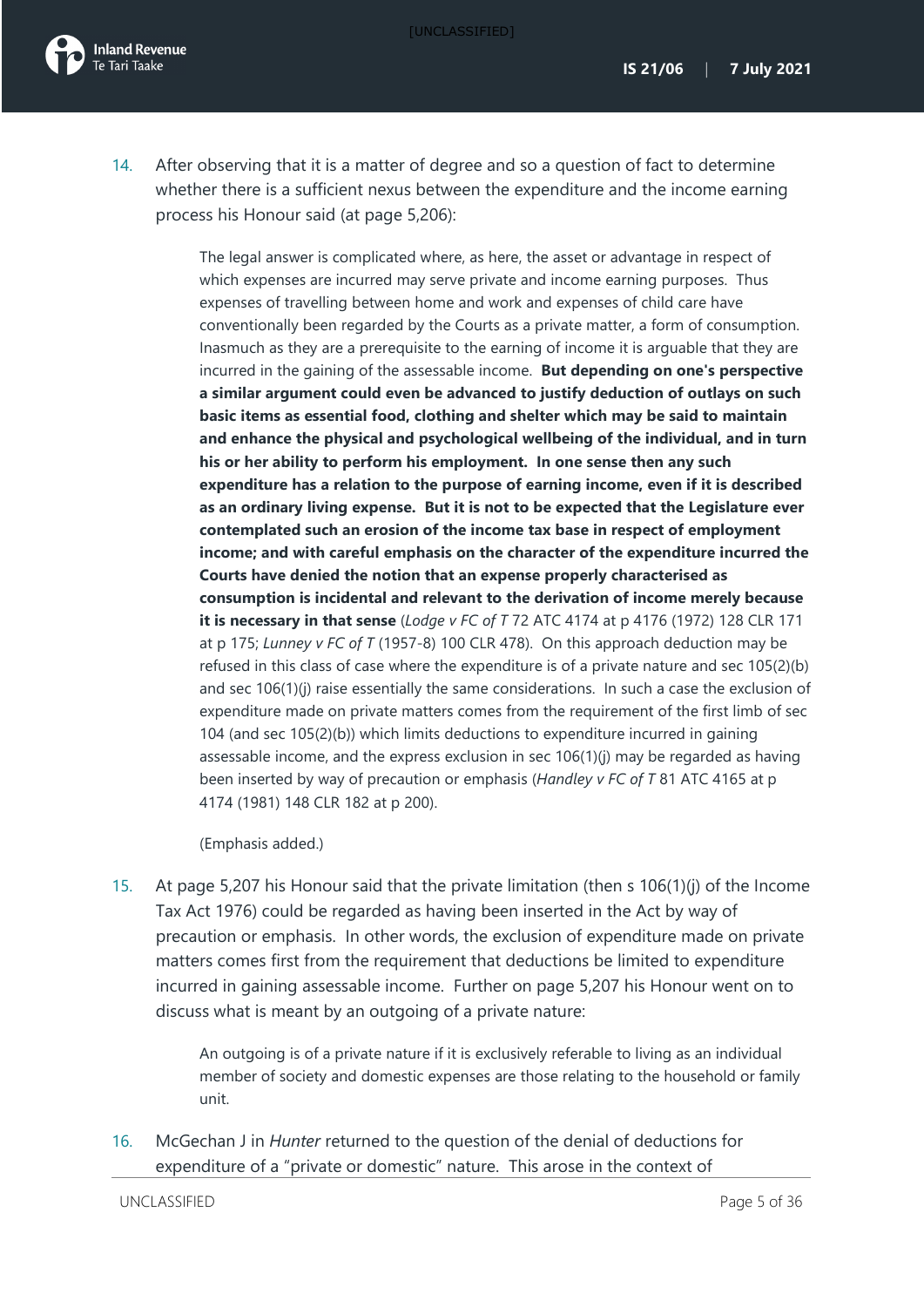unreimbursed relocation expenses incurred by the taxpayer during a promotion and transfer as a police officer. The deduction claimed was denied and McGechan J upheld this decision of the Commissioner.<sup>[1](#page-6-0)</sup>

17. At pages 6,256 to 6,262 of the judgment, his Honour considered the question of whether expenditure was private or domestic. At page 6,256 his Honour referred to Richardson J's observations in *Haenga* in looking at the policy behind the denial of private or domestic expenditure:

> I look first for statutory intention. The policy underlying prohibition of deduction of expenditure of a private or domestic nature is obvious enough. It is to overcome openings otherwise available, as a matter of logic, and to protect an important tax base from undue erosion. I refer generally to the observations of Richardson J in *C of IR v Haenga* (1985) 7 NZTC 5,198 at pp 5,205 to 5,207; [1986] 1 NZLR 119 at pp 127-128. **If sec 105(2) and cl 8 stood unqualified, they could permit deduction of expenditure on matters such as food, clothing, medical expenses, travel, and shelter. All, in a broad sense, would be incurred in gaining assessable income, or for the purposes of employment. One does not gain assessable income, or hold employment if starving to death, or dying from disease or exposure. On a sine qua non approach, the logic would be unanswerable. … The policy solution is prohibition of so-called personal or domestic expenditure. To say food, clothing, or shelter or the like is an essential requirement for the purposes of gaining an income might remain logical, but it is not generally to be legal. A line is to be drawn, placing beyond the pale that which "properly" is expenditure of a personal or domestic nature. No statutory definition is given. Obviously, there will be borderline cases involving line drawing. The Courts are expected to do so in a manner which promotes this statutory object.**

(Emphasis added.)

18. Having considered the underlying statutory policy for the prohibition, McGechan J went on to consider authority, and specific examples of expenditure which courts have considered to be private and domestic including food (at pages 6,256-7):

> I turn to authority. Traditionally, at least until recently, a conservative approach has been taken. A few examples in cognate areas will illustrate. Child minding expenses may well be a pre-requisite to the earning of income, but generally have been rejected for reasons including labelling as "private or domestic" eg *Lodge v FCT* (1972) 128 CLR 171 at p 176. Food, whether ordinary or exceptional to meet taxpayer needs, may be essential for a

<span id="page-6-0"></span><sup>1</sup> McGechan J's decision in *Hunter* relating to relocation expenses was overturned by the Court of Appeal in *Hunter v CIR* (1990) 12 NZTC 7,169 on the basis that the expenditure was incurred solely for the purpose of, and as a condition of, employment and there was no private or domestic element. However, the Court of Appeal did not dispute the law applied by McGechan J and did not discuss meal expenses (as McGechan J had in the High Court). As such, the discussion from the High Court judgment is still usefully retained for his Honour's comments on meal expenses.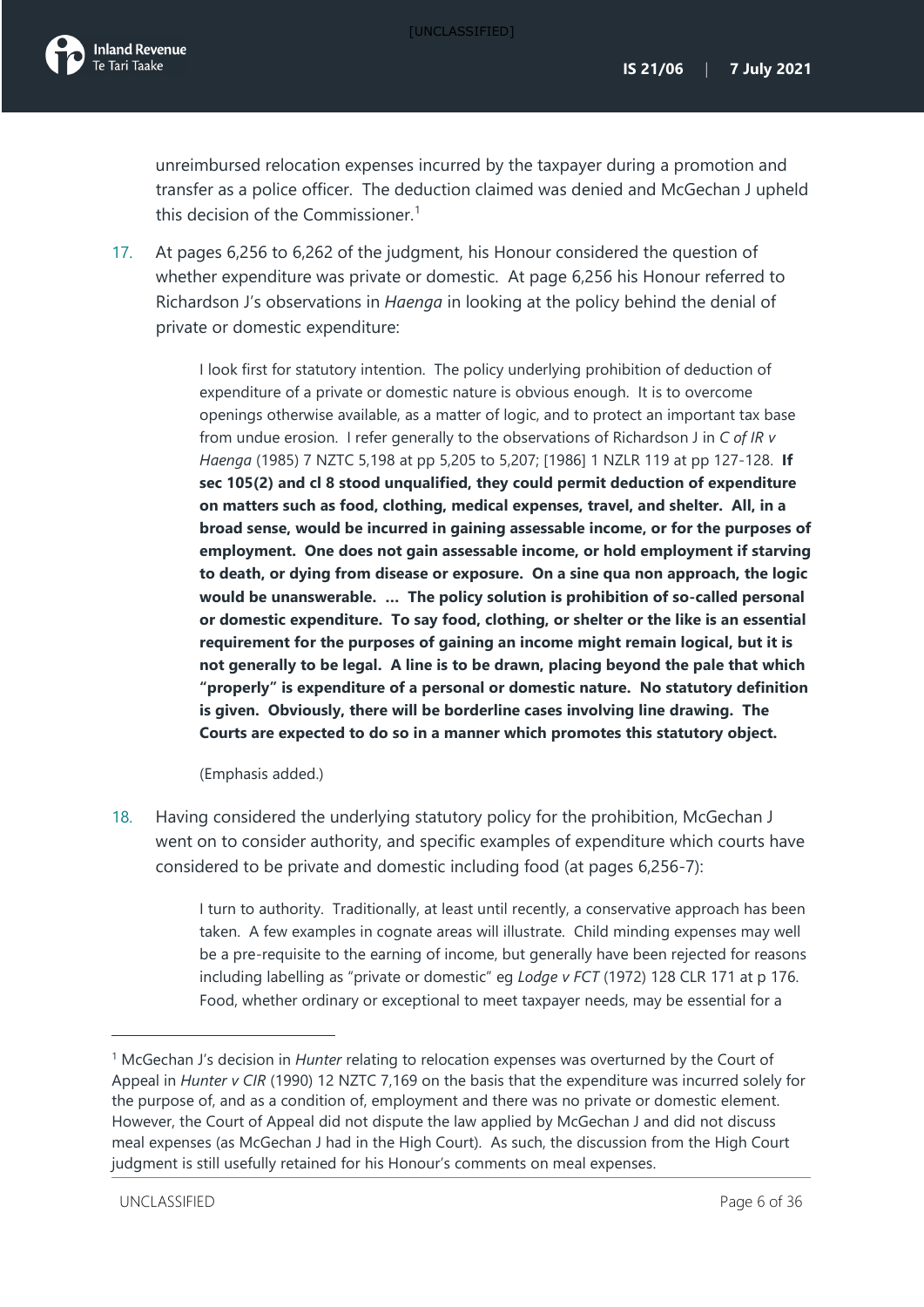

taxpayer to earn, but is regarded as in the personal or domestic category; eg Case K82 (1988) 10 NZTC 648 [also known as TRA *Case 35* (1988) 12 TRNZ 444] (distinguishing at NZTC p 650; NZLR p 446 business entertainment)....

### <span id="page-7-0"></span>TRA cases on meal expenses

- 19. Meal expenses have specifically been dealt with by the TRA in a number of cases. A good starting point is the decision of Judge Barber in *Case E80* (1982) 5 NZTC 59,421. This decision undertook a comprehensive summary of the law relating to the deductibility of meal expenses. The taxpayer in question was an owner-driver of a furniture removal van who worked for a cartage contracting company. In undertaking his services, the taxpayer would at times have to stay overnight away from his home and take a number of meals "on the road". The taxpayer claimed that the meals were necessary items of expenditure incurred in producing his income.
- 20. From page 59,424 onwards Judge Barber discussed a number of authorities from Australia, the United Kingdom, and New Zealand on the deductibility of meal expenses. The predominant theme from these cases was that meal expenses are non-deductible as a private expense. One exception (referred to in cases discussed at page 59,245) was the meal expenditure incurred in business entertaining. (This is discussed from [\[71\]](#page-21-1) in the context of New Zealand's statutory regime for entertainment expenditure in subpart DD.)
- 21. At pages 59,428 to 59,429 his Honour concluded:

In my view there is no necessary relationship between the expenditure by O on meals and the earning of O's income. The meals were purchased by O in order to live and not to perform O's job. The expenditure was not incidental and relevant to the earning of income but was incidental and relevant to O's physical sustenance. Although the expenditure was made in the course of O's cartage jobs the expenditure was not in my view, made in the course of earning income. The expenditure was necessary for living rather than for earning income. Hence as a matter of degree I find that there is no sufficient relationship between the expenditure and what it provided and the income earning process.

…

I find no grounds for distinguishing between meals eaten at home and meals eaten "out of town" except perhaps where extra cost is incurred due to the taxpayer being required by his employment to eat "out of town". Although O stated in evidence that he was involved in extra cost when purchasing meals on his cartage trips, no evidence was given as to the amount or quantum of this extra cost. Nor was there any evidence that extra cost was incurred for the purpose of employment.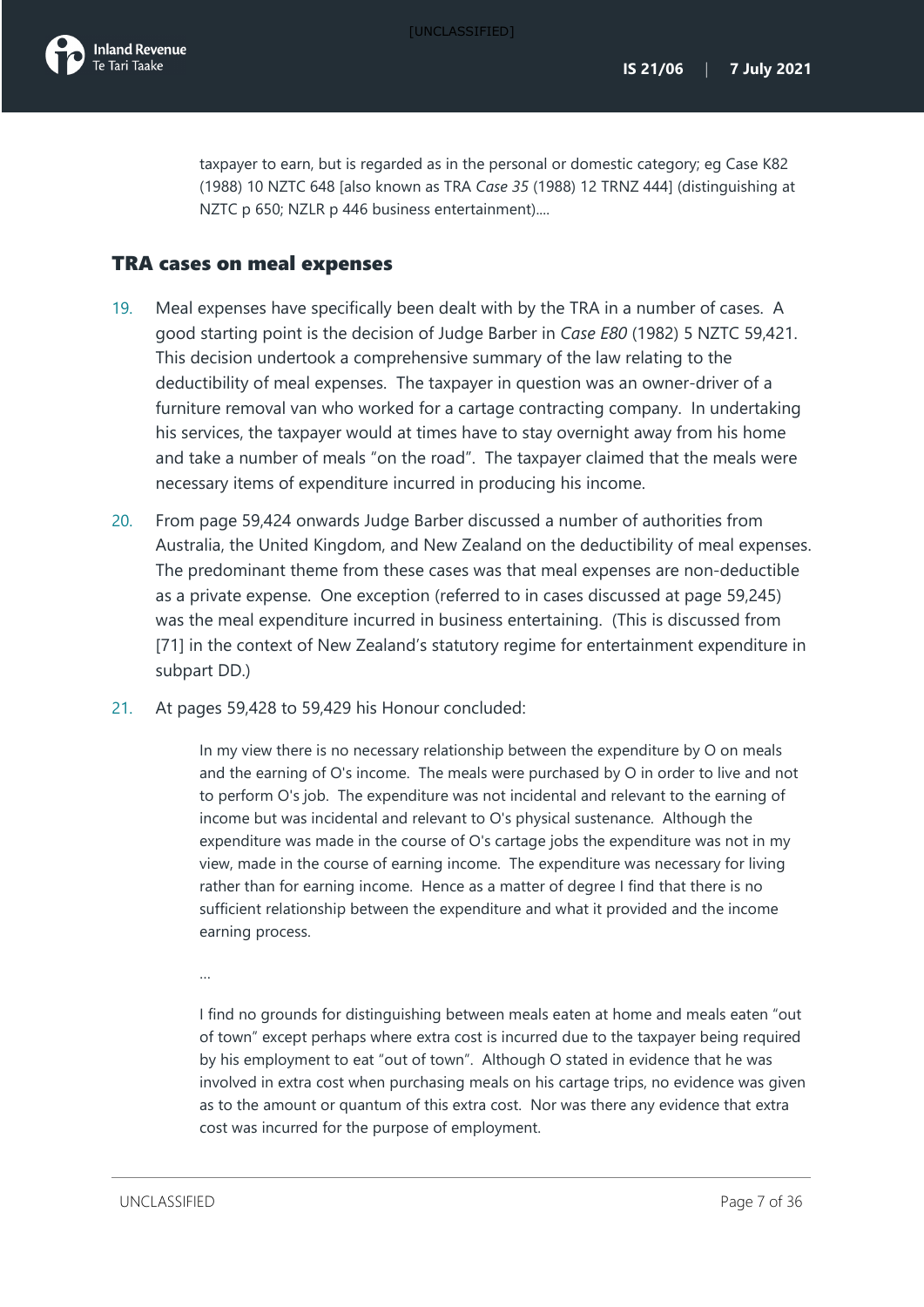I can understand and accept that there may well have been extra cost. It seems to me that, despite some dicta to the contrary in the meal cases, there may well be a sufficient statutory nexus between the extra cost of such meals and the income earning process if the quantum of the extra cost could be proved. …

- 22. Judge Barber referred to a possible sufficient nexus between the "extra cost" of some meals (due to their being eaten "out of town") and the income earning process. This will be discussed later in relation to another TRA case (*Case F117*). Judge Barber's comprehensive review of case law in *Case E80* included discussion of a couple of earlier TRA cases where deductibility was also denied on the "private or domestic nature" ground – *Case A12* (1974) 1 NZTC 60,088 and *Case B14* (1975) 1 NZTC 60,108. In *Case A12* a polytechnic tutor who was required to work late twice a week was refused deductibility of meal expenses for those nights he had to work late. Similarly, in *Case B14* a lecturer (at both a polytechnic and a university) was required to work late a couple of nights per week (until 7.30pm). He was unable to claim meal expenses for those evenings.
- 23. Judge Barber again denied meal expenses to a taxpayer in *Case P1* (1992) 14 NZTC 4,001. The taxpayer in this case was a member of an "informal partnership" of scriptwriters. The three members of the group would meet up, at the home of any one of them, to write a comedy script for a television programme. At around lunchtime they would travel to a restaurant where they would have (to quote Judge Barber) "a moderate amount of good food and wine". The bill for the lunch was divided equally between them and the taxpayer was seeking to deduct his share of the bill for a number of these lunches. Part of the taxpayer's argument was that if he had been at home working on his other writing commitments, he would have had a very modest lunch of negligible cost.
- 24. Judge Barber drew a careful distinction between the cost of meals to a person in their own capacity and the cost of meals incurred as entertainment expenditure. Where lunch costs were a cost of entertaining others (such as clients, customers, or employees) they might have been deductible entertainment expenditure<sup>[2](#page-8-0)</sup>. In such a case the private benefit to the payer of the meals is regarded as incidental to the business purpose of the meal expenditure. But this was not an example of that.
- 25. At page 4,004 Judge Barber began his reasoning with a very strong statement of principle:

Expenditure on food (or liquor) is not intrinsically non-deductible. However, expenditure on food for oneself, merely as sustenance, will always be private expenditure and non-

<span id="page-8-0"></span> $2$  This case predated the 1993 introduction of the limitation on entertainment expenditure which is discussed from [\[71\]](#page-21-1).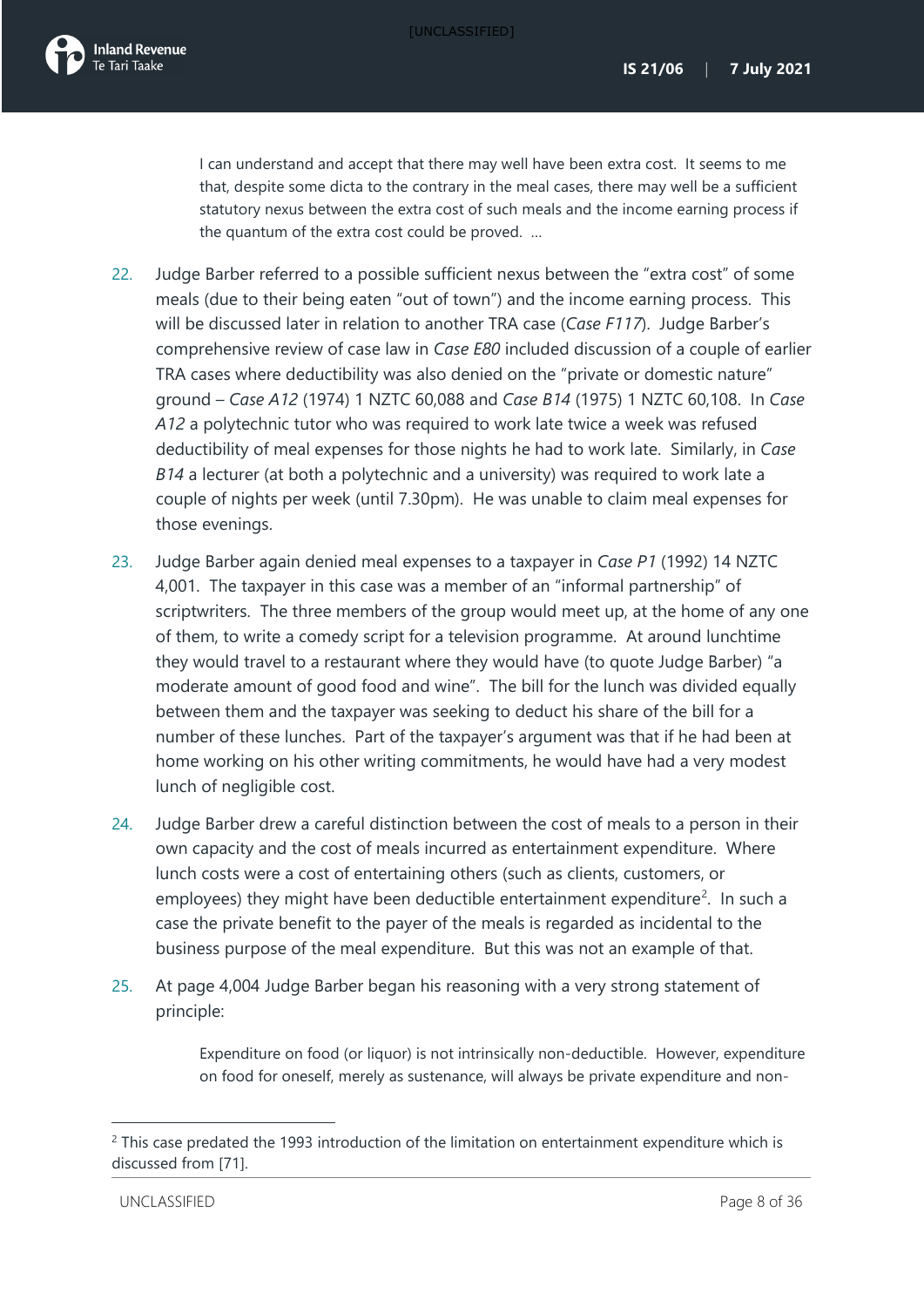deductible. Nevertheless, in the course of business or the seeking of income, there are many variations on the theme that expenditure on food (and wine or liquor) may assist business. This type of expenditure can usually be termed "entertainment expenditure". It would be a misnomer to refer to the objector's expenditure as "entertainment expenditure", because it was not spent to entertain anybody; but it seems to have been put to the respondent's Department under that concept. Entertainment expenditure, normally, is the cost to a taxpayer of entertaining others in the course of an income earning process for the genuine purpose of that process.

26. At pages 4,008 to 4,009 his Honour weighed up the conflicting arguments in favour and against deductibility and concluded that the lunches were not deductible:

> …However, on reconsidering the evidence of the objector overall, I must find as a fact that, while the lunches did create an inspirational environment which greatly assisted the script writing activity and assisted the journalists to meet deadlines and time was not lost during lunch breaks, the actual expenditure on food and liquor was made by the objector journalist to nourish and relax himself as a human being. The fact that in the course of partaking that nourishment, and enjoying that relaxing period, he and his associates continued working does not convert private expenditure on food to business expenditure….

> I appreciate the objector's evidence that the prime purpose of the meals was not to eat with business being incidental, but to continue business with the eating being incidental. In my view, the problem is still that the expenditure on food was not to facilitate business, but to refuel and relax as a human being. I accept that the lunches were a continuation of the working process but this does not convert private expenditure into business expenditure in this case.

27. In short, the expenditure was primarily for the sustenance of the taxpayer which is generally a matter of a private nature. There was an insufficient link to the taxpayer's income earning process for deductibility. This is the general approach or position that Judge Barber took to meal expenses. However, there are a number of cases where he or other TRA judges found in favour of taxpayers being able to deduct meal expenses. Some of these are now discussed.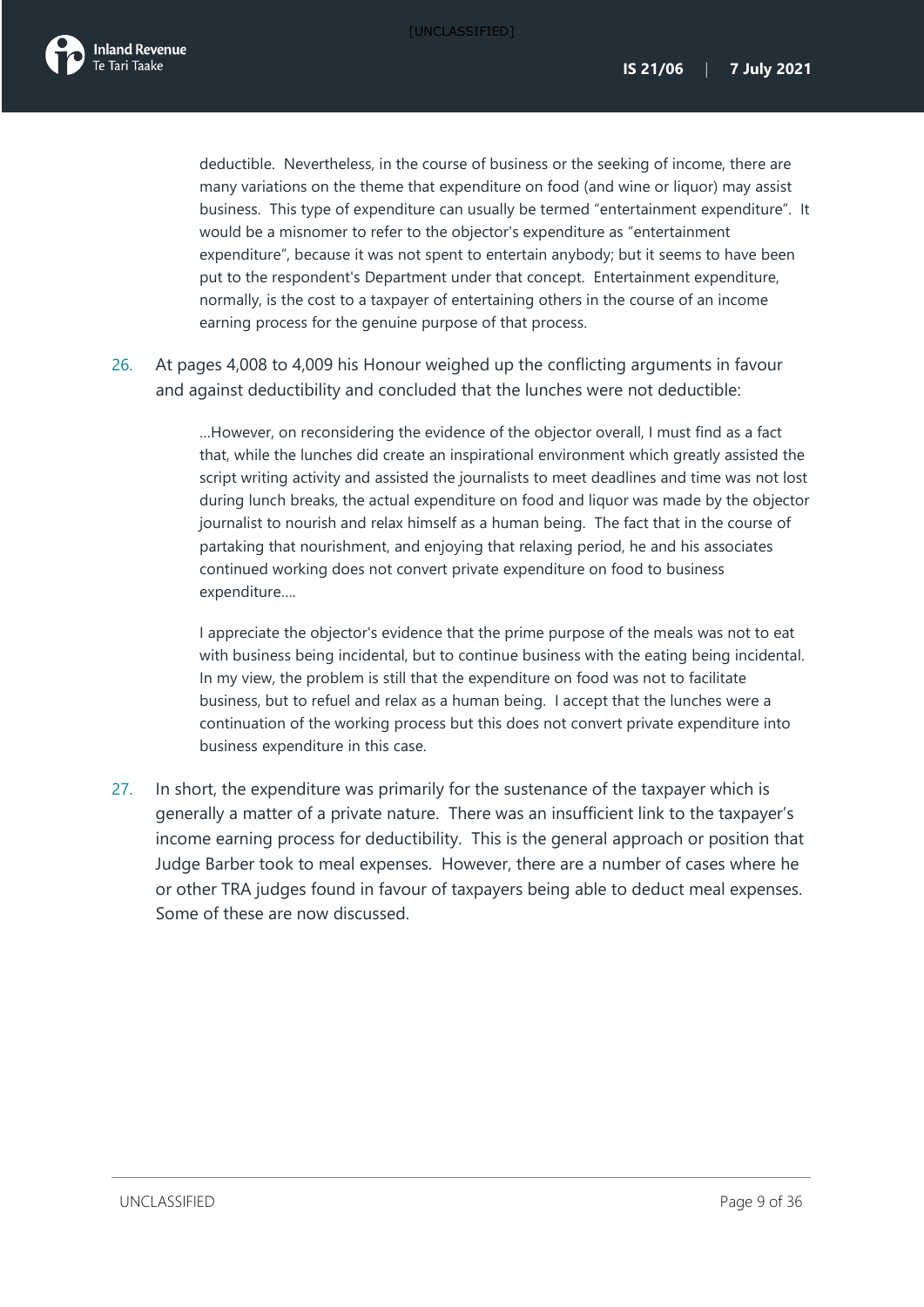<span id="page-10-0"></span>28. *Case F117* (1984) 6 NZTC 60,125 concerned an actress who claimed, among other things, meal expenses. These meal expenses were described as "extra" expenses because of the hours of work or the requirements of her work. The actress's film set was often in the countryside so that there was often only one available eating place with food at a higher price than normal. Judge Barber summarised the situation at page 60,129 saying that "often she must stay at hotels in other cities or in another country but due to irregular filming or rehearsal hours cannot be expected to find food away from the hotel". Further:

> …Her meal allowance is modest and she now seeks some of the excess cost over that allowance. Her point is that generally when seeking a meal late at night only the more expensive meals are available when she is working away from her home. Sometimes when working in home territory her preferred home meal is spoiled by unexpected and irregular work commitments. Accordingly late at night or during a short and irregular meal break, the only practical meal to obtain is one which costs more than the normal cost of living.

- 29. This context of meals being consumed "away from home" calls to mind Richardson J's caveat in *Haenga* (at page 5,206). That was where His Honour said that to label the character of the activity as necessarily private may be misleading, for example meals obtained away from home. And *Case F117* (a case involving meals obtained away from home), in allowing deductions for meals demonstrates that point.
- 30. At page 60,129 Judge Barber explained why he considered the claim was deductible; and in this context it was important that the claim was only for extra costs:

…I am satisfied on the balance of probabilities that the claim has been properly quantified by O's oral evidence that it relates only to extra food costs required by unusual working conditions. The claim for meals has been brought about by the circumstances under which O works as an actress. In my view there is a sufficient nexus in this case between excess expenditure on meals and O's income earning process. The only contrary approach could be that sustenance is caused by O being human, but this case involves the extra cost of sustenance caused by the nature of O's job…

- 31. His Honour considered that the case was consistent with his decision in *Case E80*.
- 32. The decision in *Case F117* can therefore be explained on the basis that the expenditure in question (the "extra" expenditure) was only incurred as a result of the taxpayer's income earning process and the peculiarities of her occupation. But for the demands or requirements of her occupation the taxpayer would not have been put to that extra cost for her meals.
- 33. A case where meal deductions were allowed, but which seems inconsistent with the cases previously discussed, is *Case H82* (1986) 8 NZTC 567. This case involved a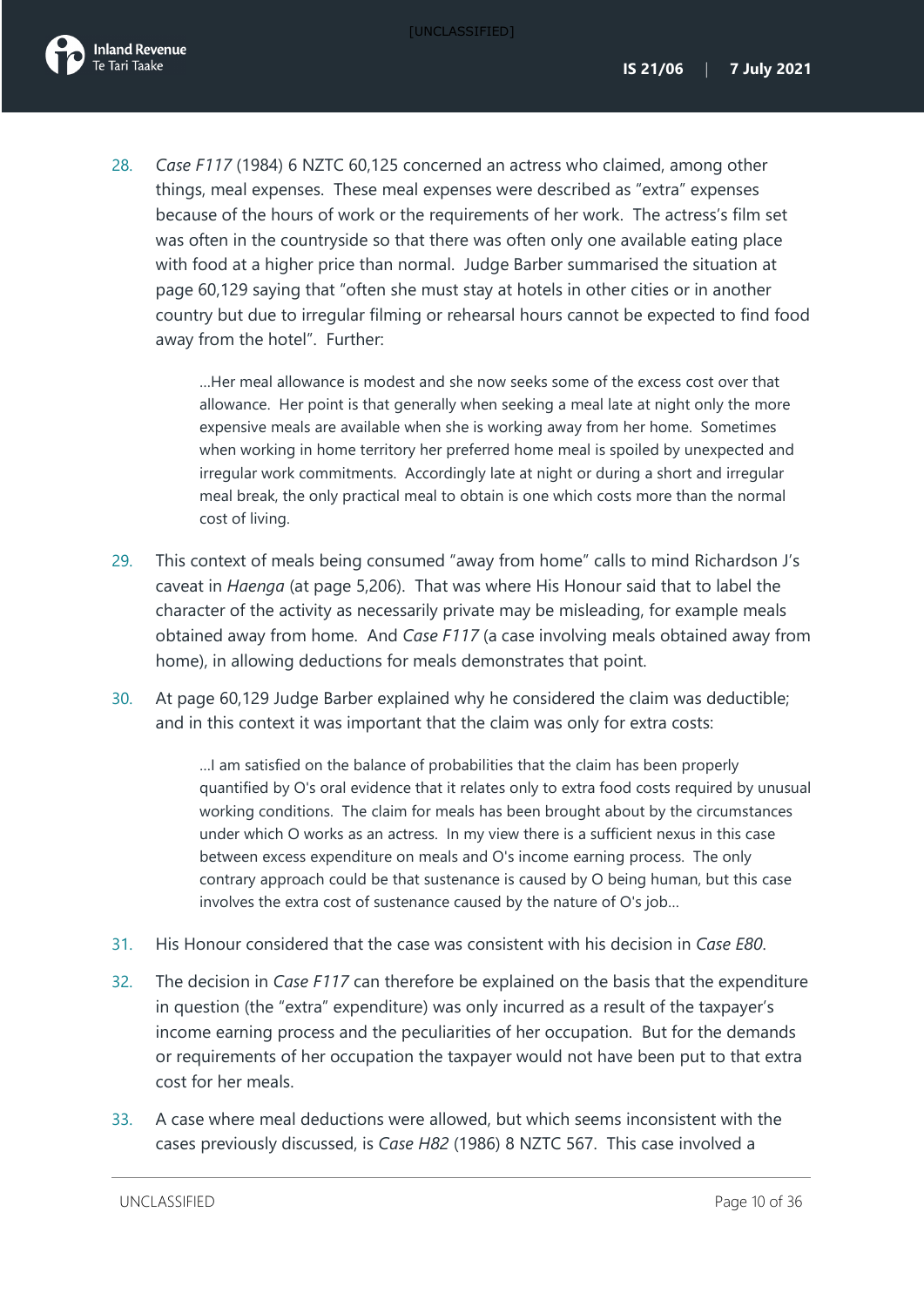university lecturer who attended a conference in Brisbane in his capacity as an employee of the university and attended another conference in Sydney in a separate capacity as a self-employed consultant. For the Brisbane conference his employer paid most of his expenses. However, for the Sydney conference he was obliged to pay his own expenses. These included an amount of \$160 that he incurred in treating his friends (with whom he was staying) to dinner in appreciation of hospitality they had given him.

34. The TRA (Judge Moore) quickly found that the portion of the \$160 that related to his friends' meals was private expenditure and not deductible. But the taxpayer's own meal expenses were in a different category. The taxpayer had argued that while he was away in Sydney at the conference his household expenses (including the cost of providing family meals) continued. At page 572 of the decision Judge Moore set out his understanding of the reason for the expenditure:

> The objector's expenditure on meals in the course of the Sydney conference was incurred not because the objector needed to eat but because he had good professional reasons for attending the conference and did so. Some of his work (from which he had derived income that year) was in a competition conducted in conjunction with the conference. Attendance at Sydney was not only normal participation in a professional conference but created an opportunity for the objector to exploit the business advantages inherent in having an entry in such a competition. Had the objector not attended the conference he would still have eaten but would not have had to incur the cost of meals in Sydney.

35. He drew a distinction between meal costs incurred in a taxpayer's own home compared to meal costs incurred while living away from home for income earning purposes (at pages 572-3):

> Although it is not determinative it seems to me that there is a significant difference between a claim for the cost of meals consumed at a time when the taxpayer is living in his own home (albeit not eating there on the particular occasion) and the cost of meals incurred whilst temporarily living away from home for income earning purposes. Such a distinction would not necessarily assist a taxpayer who has jobs in two different places because in effect he may have taken on a commitment to have two sets of domestic expenditure.

36. His Honour also contrasted the treatment of a self-employed taxpayer with the position of an employee receiving an allowance, and also the anomalous or unreal consequences of denying the deduction to the taxpayer:

[page 573]

Meal allowances, that is payments to employees of fixed sums of money when more than certain hours are worked, such payments being for the purpose of enabling the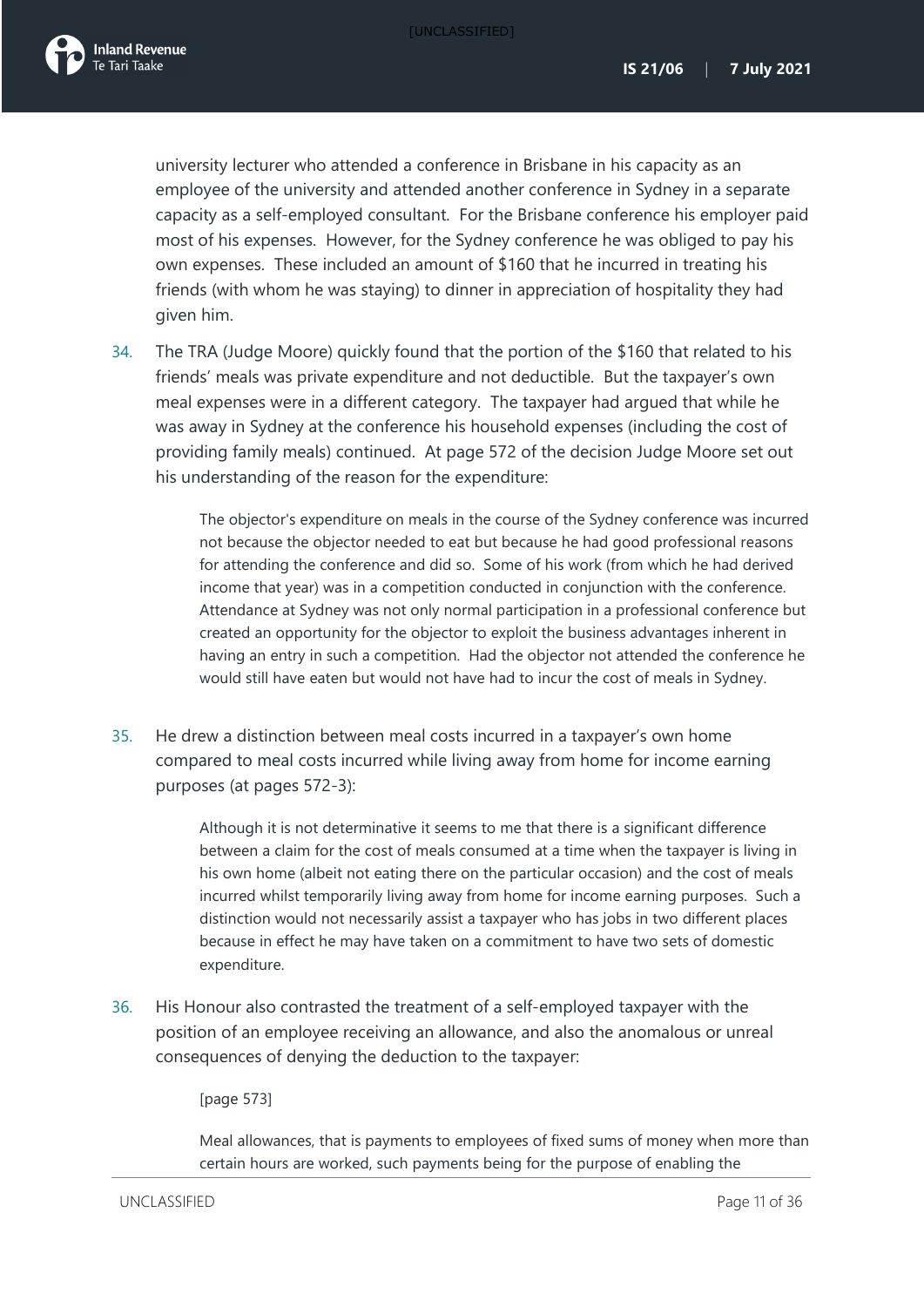employee to purchase a meal, have long been accepted by the respondent as nontaxable allowances. If expenditure on meals were always of a private or domestic nature the non-taxable nature of such allowances would be difficult to justify. It is not a situation in which an employer pays for something (eg, the costs of shifting house) that would be private expenditure if the employee paid. Meal allowances are provided for in many industrial awards and are a cash payment. There is no requirement that the employee actually use such an allowance to purchase a meal.

### [page 574]

It does not necessarily follow that the rules for self-employed taxpayers are or should be the same as those for employees. There are many distinctions, some of which might be seen to favour one group, some the other. In the context of the general proposition that the cost of meals must always be an expense of a private or domestic nature, the treatment within the scope of the taxation system of payments to employees for meals is relevant. Recently fringe benefit tax has been introduced to cope with what were seen as some undesirable aspects of the provision of tax-free benefits for employees but that is not a matter which need concern me here, apart from noting that the legislation has not prohibited the provision of various tax-free benefits to employees but has imposed a particular form of tax on the employer.

I am satisfied that the objector is correct when he refers to the treatment of his claim as being anomalous in the context of the conferences he attended. A self-employed person is in one sense an employee and an employer in the same person. The proposition that such a person can go to a conference with a member of his staff, they have a meal together, the employer pays for both, the employee's meal is tax deductible but the employer's meal is not, seems to me to have a degree of commercial unreality which is approaching the comic. Many persons who are in reality self-employed operate through the medium of small private companies and so avoid this particular type of problem.

- <span id="page-12-0"></span>37. His Honour concluded that the taxpayer's share of meal costs in relation to the Sydney conference were deductible. The costs were a part of the expenditure incurred in gaining or producing the taxpayer's taxable income. The difficulty with this case is that it is contrary to the earlier TRA decision of *Case E80*. It is also a challenging case as, unlike the taxpayer in *Case F117*, the extra expense of meals (at the restaurant) was not imposed on the taxpayer by the circumstance of his work but by his own decision to treat his friends to dinner as a sign of appreciation for their hospitality.
- 38. Another decision that allowed deductibility but, with respect, seems out of step with most of the case law, is Judge Barber's decision in *Case T16* (1997) 18 NZTC 8,095. In this case, a couple shifted to a new city where they bought a new home. They retained their former home which they rented out. In carrying out their rental activity, they travelled back to their former city of residence to find a suitable tenant. The visits included cleaning and maintaining the property, selecting tenants, and acquiring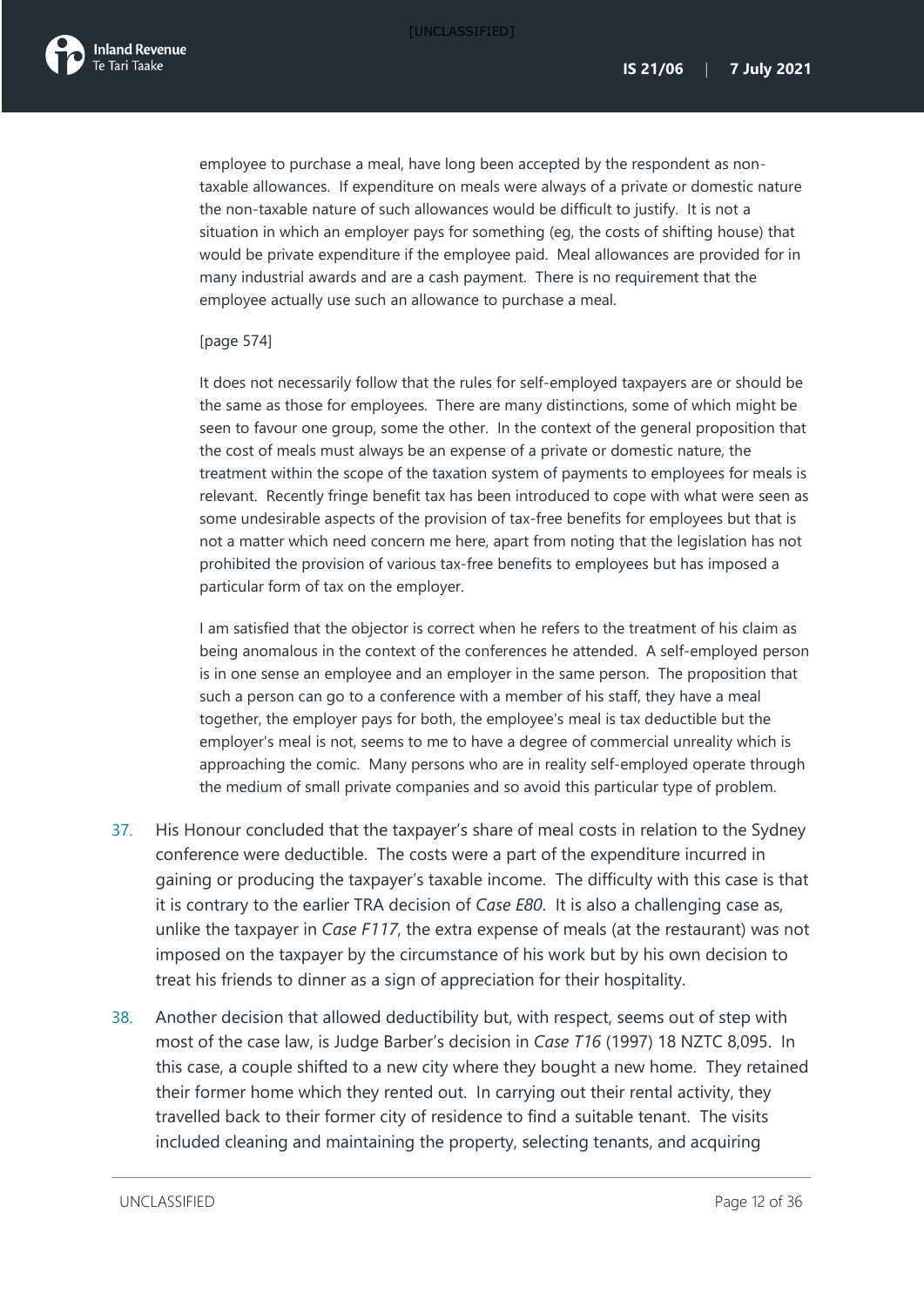furniture for them. They claimed various expenses in doing so, including meals and accommodation. The Commissioner did not dispute the deduction of accommodation costs but did deny the meal expenses.

39. The Commissioner's counsel referred to earlier decisions of Judge Barber in *Case E80* and *Case P1* as support for denying the deduction of meal expenses. However, his Honour allowed the expenditure and put forward the treatment of the accommodation expenses as one of the reasons for this result. At page 8,099 he said:

> I note that the respondent did not dispute deductibility for the associated cost of accommodation for the objector and members of his family. Those accommodation expenses related to the said trips to the first city in connection with the letting activity and were incurred on the same dates as the respective meal expenses. Presumably, the respondent's rationale is that the accommodation expenditure would not have been incurred unless overnight travel had been undertaken in the course of the letting activity. It seems to me that such a rationale must also apply to the meal expenditure. Also, it seems rather pinpricking to, somehow, calculate what the cost of the relevant meals for the objector (and, where appropriate, his wife and/or daughter) might have been at their home in the second city and then deduct that from the sum to be deducted for meal expenditure. I think that aspect is de minimis but may have some significance regarding the partaking of alcohol — although there is a large mark-up in the cost of alcohol in a restaurant or hotel compared with cost for home consumption.

40. On the same page he further explained why he considered the meal expenses had a sufficient link to the income earning process to be deductible:

> It seems to me that had it not been necessary for the objector (with family members) to travel to the first property to deal with its maintenance and letting, then the meal expenditure would not have been incurred. To put the matter another way, it seems to me that the meal expenditure is sufficiently linked with the letting business, or the income earning process of letting, to be a part of the overall letting activity and therefore deductible as a revenue expense of the gaining of rent.

- 41. This reasoning is, with respect, not convincing. To say the meal expenditure would not have been incurred in the absence of the need to travel to the rental property is out of step with the case law that has found meal expenses to be an outgoing exclusively referable to living as an individual member of society. It appears that Judge Barber has focused solely on whether the general permission was satisfied without considering whether the private limitation applied.
- 42. There is arguably a distinction between accommodation expenditure and meal expenditure in the circumstances of this case. Accommodation, in the sense of the person's home, is essentially a fixed cost that is incurred irrespective of the use of the home. Costs such as mortgage repayments and interest, local authority rates,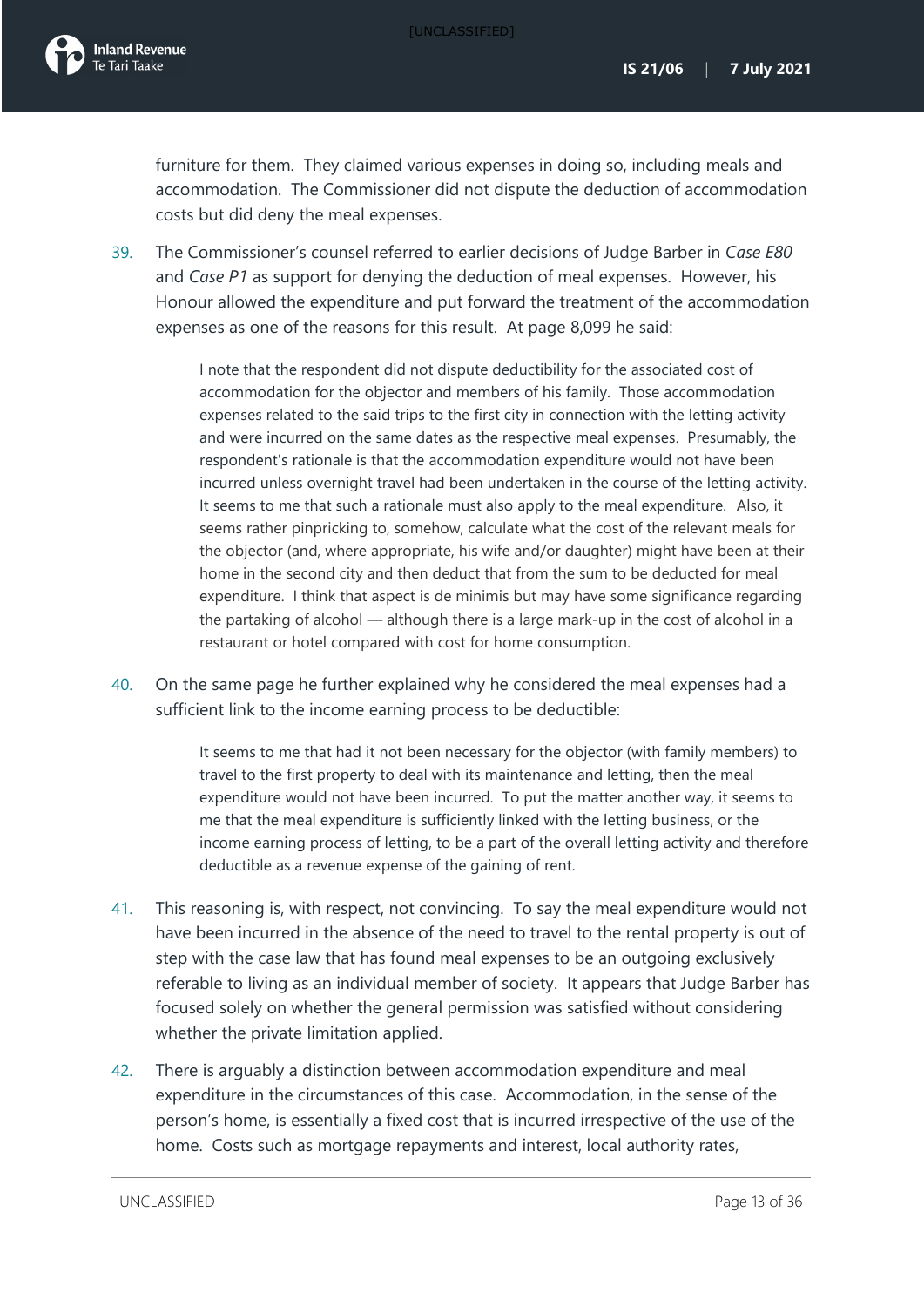insurance premiums, fixed daily costs for energy connections (etc) mean that a person has a daily cost in owning a home (a similar analysis applies for persons who rent a home). Therefore, where a person has to travel for an income earning process and incurs accommodation expenditure (such as hotel or motel accommodation) then that cost is *in addition to* the existing cost of accommodation the person is incurring for their home. In the absence of the travel for the income earning process the extra accommodation costs would not have been incurred.

- 43. Meals are different. A meal consumed in a location different to the person's usual place of residence is consumed in substitution for the meal they would have consumed in their usual location. For example, if a family is on holiday staying in a motel and prepares and consumes their evening meal at that place, it is not necessarily an additional cost incurred over and above the cost of the meal being prepared in their usual location. This is because a meal in their usual location is not being prepared and consumed at all. Another way of describing it (contrary to the view of Judge Barber in *Case T16*) is that the meal expenditure would have been incurred *even if* overnight travel had not been required for the income earning activities. In the example here, the family would have had to eat wherever they were based. The nature of meals being inherently private does not seem to have been considered.
- 44. Even in the case of accommodation there is analogous TRA case authority to the effect that accommodation would not be deductible, contrary to the decision in *Case T16*. See, for example, *Case G57* (1987) 7 NZTC 1,251 where short-term accommodation expenditure incurred to allow a taxpayer to attend to his mussel farm was not deductible. Also in *Case M128* (1990) 12 NZTC 2,825 longer-term accommodation expenditure incurred by a taxpayer working away from his family home in a different location was not deductible. In both cases meals consumed while away from home were also non-deductible.
- 45. However, case law provides for the possibility of deductions where the circumstances of the income earning process mean the taxpayer incurs extra costs over and above normal. *Case F117* is an example of this. Another possible example could be where a taxpayer has limited accommodation options. Perhaps the only reasonable accommodation in the vicinity of the location of the income-earning process is not self-catering or is not near a supermarket such that it is not realistic to expect a person to be able to prepare their own meals. In such a case the costs of purchasing meals may be greater than normal and therefore the extra cost deductible.
- 46. The sorts of factors which would lead to the deductibility (in whole or in part) of meal expenses requires some sort of objective justification. The taxpayer's personal preference will not be enough. For example, choosing to stay in a hotel without selfcatering facilities (and thus having to pay for purchased meals) when other accommodation options are available will not be enough. So too, choosing not to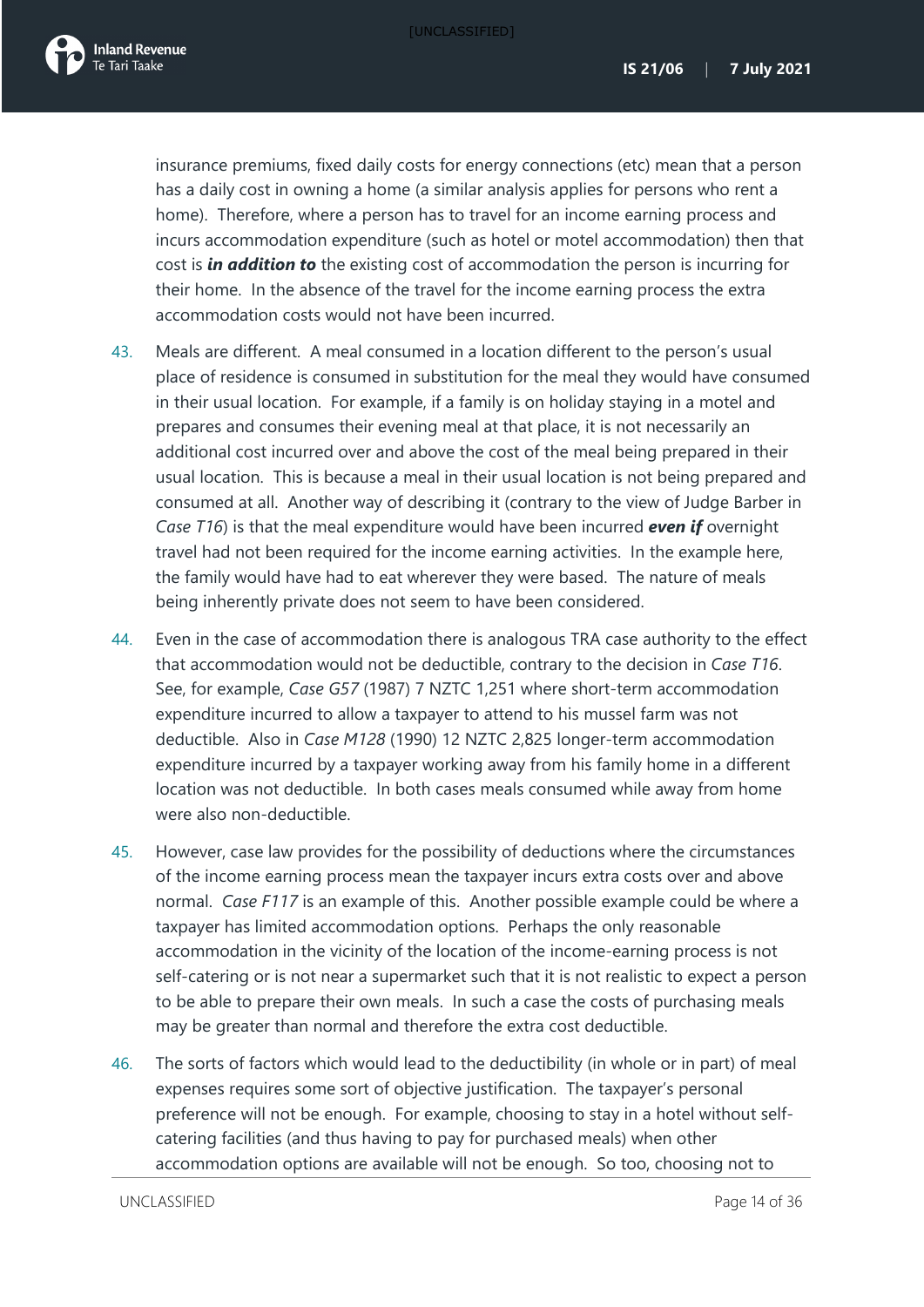prepare a person's own meal just because they are away from their home is not sufficient reason of itself to make a meal deductible. There must be something external to the taxpayer imposing these extra costs of the sorts discussed in the previous paragraph. In this context it is considered that the decision in *Case T16*, to the extent it suggests anything to the contrary, is out of step with the earlier court and TRA decisions.

47. The deductibility of meal expenses by self-employed persons, as can be seen from the above discussion, is not affected by whether the travel is "travel on business". Perhaps obviously if the travel was not related to the business there would be no deductibility – it would just be private travel. But even "travel on business" is not enough to give rise to deductibility of meals by the self-employed except in the limited circumstances discussed above.

## <span id="page-15-0"></span>Summary of the law on deductibility of meal expenses

48. In general, meal expenses incurred by a self-employed person are non-deductible because they are of a private or domestic nature. The only exception for which there is convincing authority (*Haenga* in conjunction with *Case F117*) is where the income earning process of the taxpayer requires extra meal expenses in which case that extra element will be deductible. It is considered that case law suggesting any wider deductibility, particularly TRA cases *Case H82* and *Case T16*, are inconsistent with the higher authority.

## <span id="page-15-1"></span>Allowances and other employee-type considerations

<span id="page-15-3"></span>49. As discussed above (at paragraph [36\)](#page-12-0), the TRA in *Case H82* seemed strongly influenced to allow deductibility for meals of a self-employed person by looking at the tax treatment of the meal expenses incurred by persons other than self-employed persons. In that case Judge Moore looked at the treatment of employees receiving allowances or having a meal purchased for them by their employer. He also considered a person operating through a "small private" company who is "in reality self-employed". Given these factors influenced the TRA in *Case H82* they are worth considering here.

### <span id="page-15-2"></span>Allowances

50. In *Case H82* meal allowances (paid in circumstances where more than certain hours were worked) were said to have been long accepted by the Commissioner as nontaxable allowances. The Act now exempts a number of types of meal allowances. Section CW 17C(1) provides that an amount an employer pays to or on behalf of an employee for a meal when the employee is working overtime is exempt income.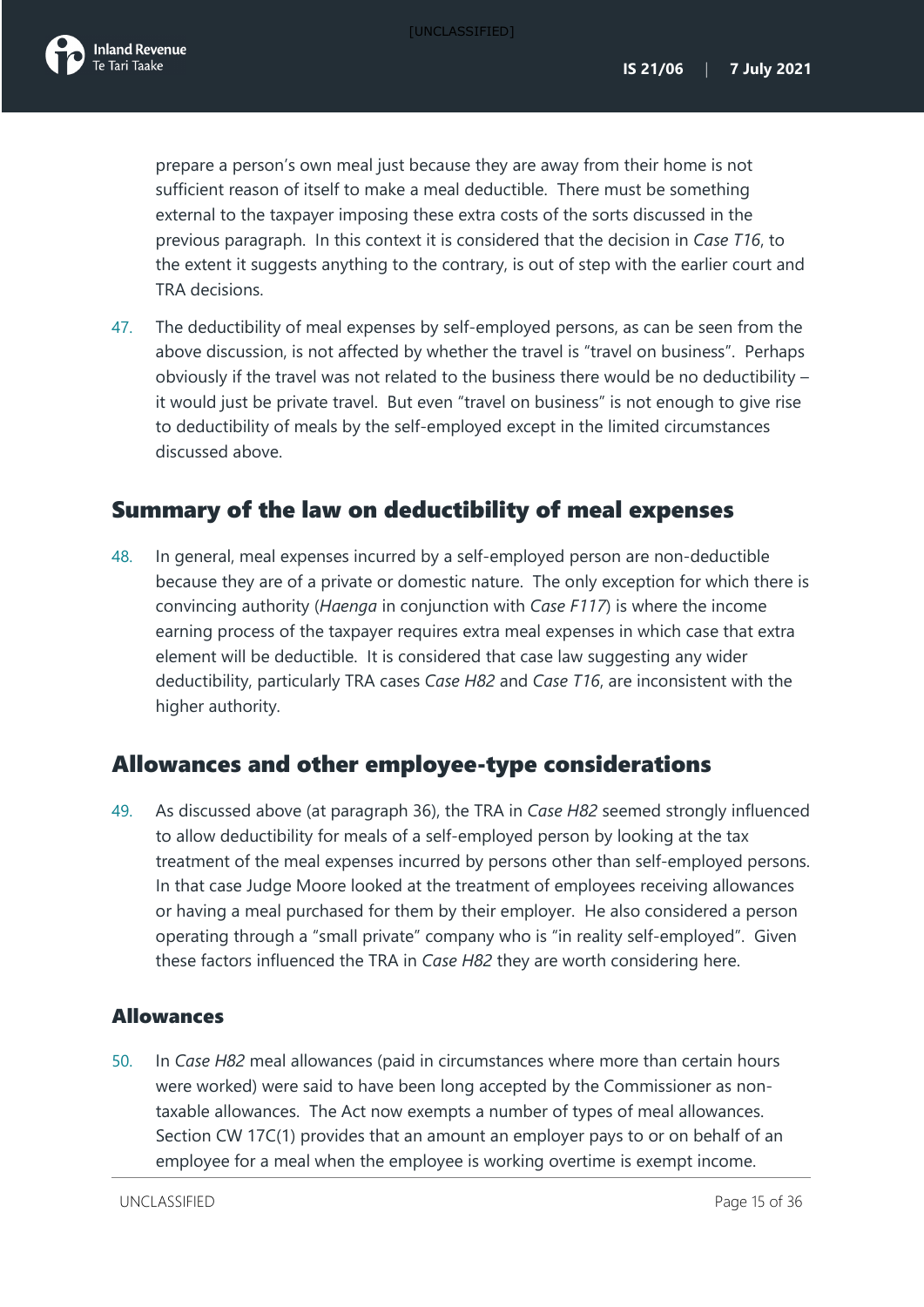#### **CW 17C Payments for overtime meals and certain other allowances**

*Exempt income: overtime meals*

- (1) An amount that an employer pays to or on behalf of an employee for a meal for the employee when the employee is working overtime is exempt income of the employee.
- 51. Section CW 17C(2) exempts certain sustenance allowances but this subsection is relatively narrow and can be left out of the discussion here.
- 52. Section CW 17CB(1) provides that when the employment duties of an employee require them to work away from their employer's workplace, expenditure that the employer incurs for or on behalf of the employee for a meal for the employee is exempt income. "Expenditure" includes a reimbursement payment or a meal allowance.

#### **CW 17CB Payments for certain work-related meals**

*Exempt income*

When the employment duties of an employee require them to work away from their  $(1)$ employer's workplace, expenditure that the employer incurs for or on behalf of the employee for a meal for the employee is exempt income of the employee. For these purposes, expenditure includes a reimbursement payment or a meal allowance.

*Inclusions: work-related events*

- For the purposes of subsection (1), a meal includes—  $(2)$ 
	- (a) food and drink that the employee consumes as part of a working meal arranged as part of or as an alternative to a formal meeting for business discussions:
	- (b) food and drink that the employee consumes at a conference or training course:
	- (c) light refreshments in the form of snack foods such as biscuits and fruit, or liquid refreshments such as tea, coffee, water, or similar refreshments, provided for the employee, but only if—
		- (i) their employment duties require them to be away from their employment base for most of the day; and
		- (ii) the employer would normally provide the refreshments to the employee on the day; and
		- (iii) it is not practicable for the employer to provide the refreshments on the day.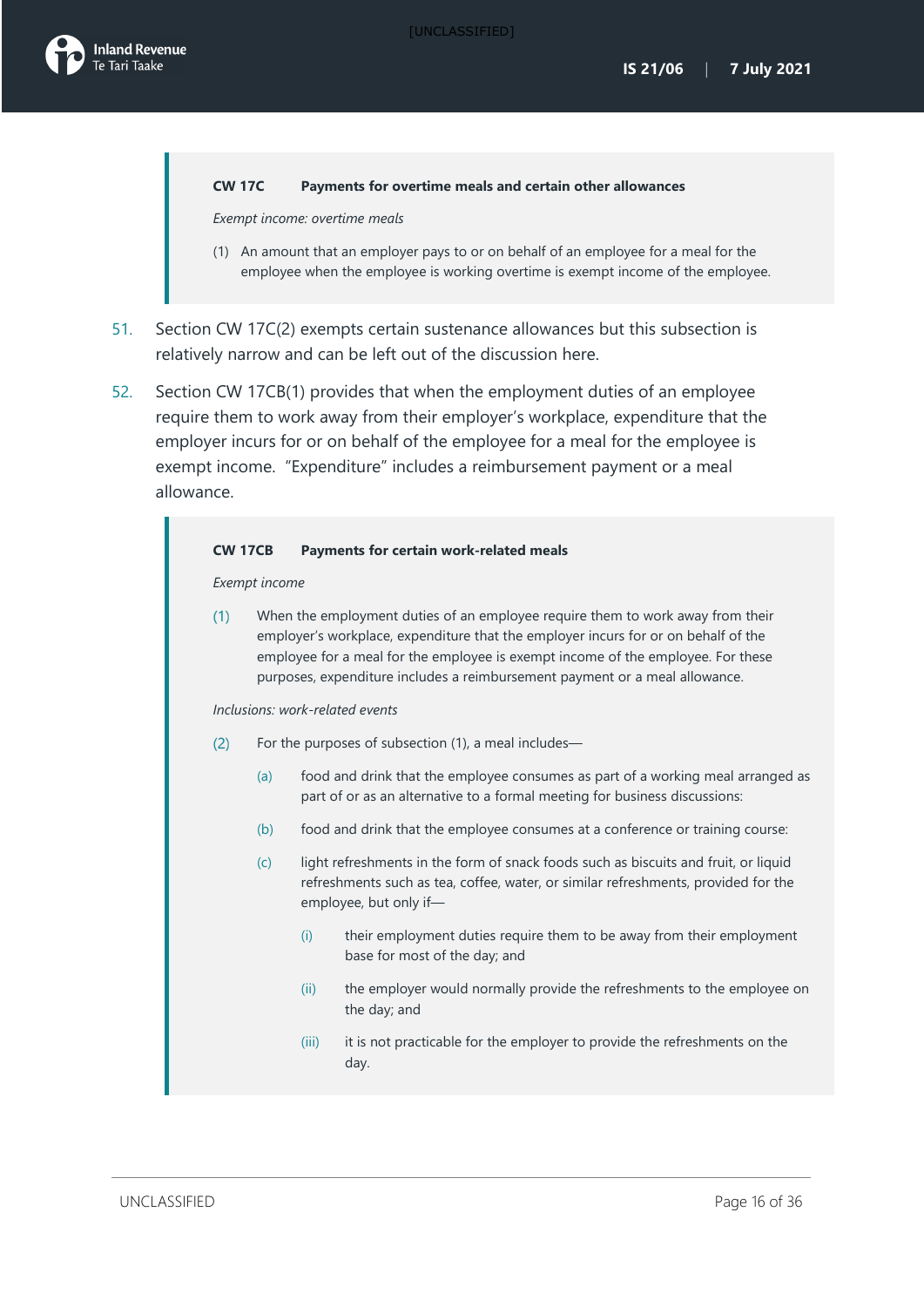*Inclusions: meals when travelling on business*

- $(3)$ For the purposes of subsection (1), a meal also includes food and drink that the employee consumes when their employment duties require them to travel in the performance of those duties.
- 53. The remainder of s CW 17CB provides the detailed rules around this, including what is meant by a "meal" (s CW 17CB(2)) and meals when travelling on business (s CW 17CB(3)).
- 54. "Meals" includes, by virtue of s CW 17CB(2)(c), light refreshments in the form of snack foods such as biscuits and fruit, or liquid refreshments such as tea, coffee, water, or similar refreshments, provided for the employee, but only if:
	- their employment duties require them to be away from their employment base for most of the day; and
	- the employer would normally provide the refreshments to the employee on the day; and
	- it is not practicable for the employer to provide the refreshments on the day.
- 55. Section CW 17CB(3) provides that, for the purposes of subsection (1), a meal also includes food and drink that the employee consumes when their employment duties require them to travel in the performance of those duties.
- 56. Section CW 17CB(5) provides that the time limit for such meal expenses is a maximum of three months, except for expenditure under subsection (2) (light and liquid refreshments) where there is no such limit. The implication is that a wide range of expenditure on meals can be paid or reimbursed by an employer tax-free to their employee when the employee is required to work away from their employer's workplace. The only limit is the three-month maximum for an employee working away from their employer's workplace.
- 57. The expenses incurred by the employer in such circumstances would be deductible expenditure to the employer under s DA 1. Furthermore, s CX 5(1) provides that to the extent to which a benefit that an employer provides to an employee in connection with their employment is exempt income, the benefit is not a fringe benefit.

#### **CX 5 Relationship with exempt income**

*Exempt income not fringe benefit*

 $(1)$ To the extent to which a benefit that an employer provides to an employee in connection with their employment is exempt income, the benefit is not a fringe benefit.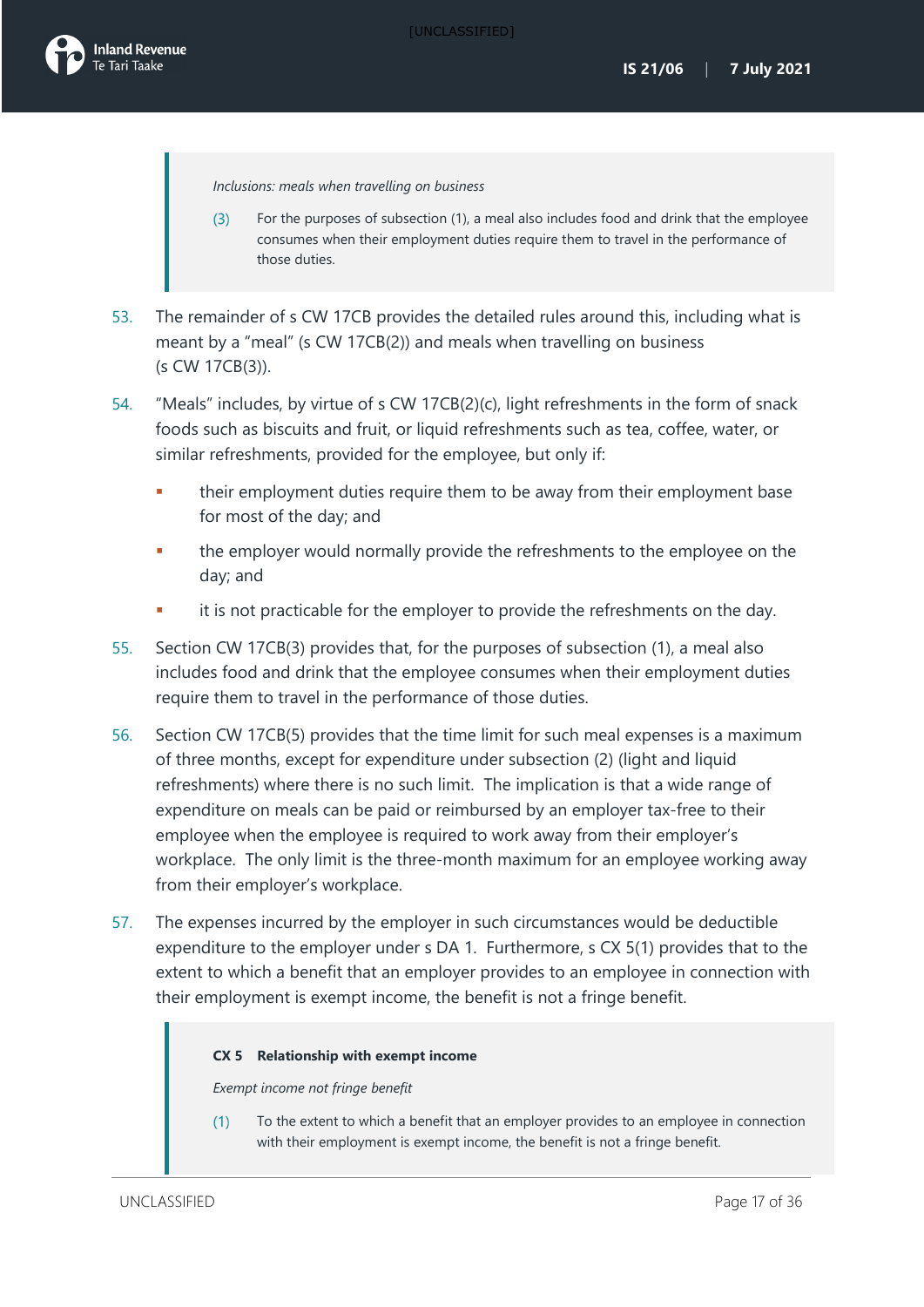- 58. As a result of these provisions it is important in the employer/employee context to know what it means to be working away from an employer's workplace, and what it is to travel in the performance of an employee's duties.
- 59. Inland Revenue has two published items of particular relevance to the question of travel "on work". The first is IS3448 *Travel by motor vehicle between home and work – deductibility of expenditure and FBT implications* (*Tax Information Bulletin* Vol 16, No 10 (November 2004)). The second is Operational Statement OS19/05 *Employer-provided travel from home to a distant workplace – income tax (PAYE) and fringe benefit tax* (*Tax Information Bulletin* Vol 32, No 1 (February 2020)). Neither of these statements concerns the treatment of meal expenses but they do address whether travel between home and work is private travel/expenditure or business/work-related travel/ expenditure. These concepts are relevant for the purposes of the exemptions in s CW 17CB. The law is well summarised at paragraphs 19 to 24 of the 2019 Operational Statement:
	- 19. The general rule is that home-to-work travel is private expenditure as it is expenditure to get to work and reflects the employee's personal choice as to their home location. The two main reasons for this rule are that the:
		- cost of home-to-work travel is predominantly determined by the private choices of the employee (where to live, how to get to work);
		- expense of commencing work is distinguished from expenses while "on work", and employees are expected to bear the cost of commencing work.
	- 20. This means the starting point is that employer-provided travel from home to work is private expenditure and would not be deductible to the employee (if employees could claim deductions). This is the case even if the employee's travel is funded by the employer or the employee's attendance at the workplace is required by the employer.
	- 21. **The courts have recognised exceptions to this general rule. The cases relating to deductibility of travel expenditure between home and work have identified four broad factual situations where travel between home and work is regarded as business or work-related travel. These situations are where:** 
		- **a vehicle is essential for transporting goods or equipment necessary for the performance of employment duties at the home and elsewhere;**
		- **the taxpayer carries on an "itinerant occupation" (that is, the taxpayer does not work from a fixed work place, and the home is the taxpayer's base of operations;**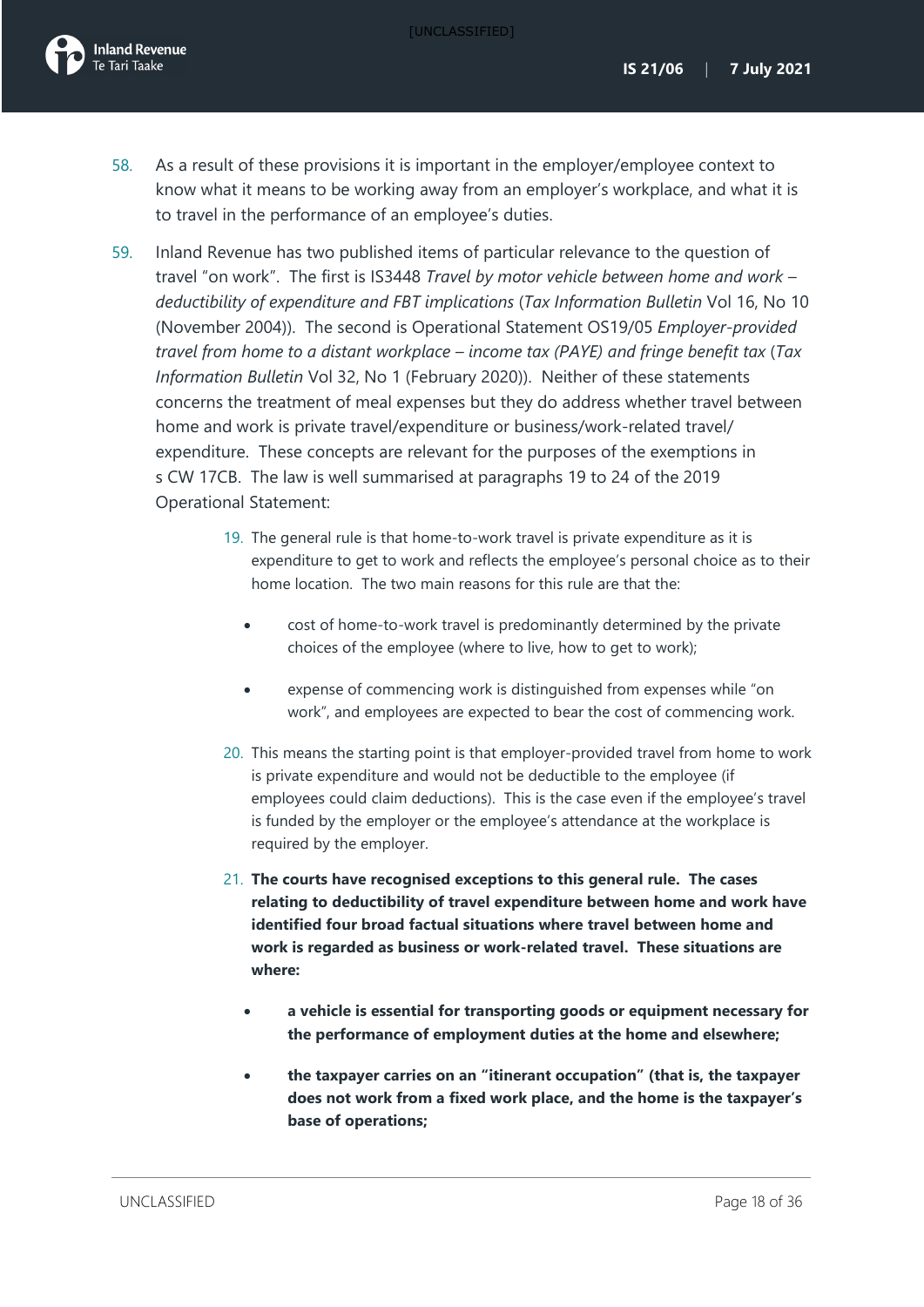- **the taxpayer is required to be accessible at their home for employment duties and is required to undertake travel in response to emergency calls;**
- **the travel is "on work" travel between two workplaces, one of which is also the taxpayer's home.**
- 22. It can be seen from the cases that for home-to-work travel to be deductible, the employee must actually undertake work at home.
- 23. It is not sufficient to establish that the home is or can be a workplace. For expenditure to be deductible, the need for the work to be performed at the home, and, therefore, the need for the travel, must arise from the nature of the work and not from the personal choice or personal circumstances of the taxpayer.
- 24. **In addition, the actual travel must be travel undertaken in the course of performing work (that is, the travel is "on work"). If that is the case, then the cost of that travel is not private expenditure of the employee; rather, it is expenditure that would be deductible if employees were not otherwise prevented from claiming deductions.** This means the employer does not have to deduct PAYE in respect of the reimbursement or allowance, and the employee is not liable for income tax on the payments.

(Emphasis added.)

- 60. Much of this material is not of direct relevance because the deductibility of meals is not concerned with home to work travel. But the associated notion of travelling "on work" is definitely relevant. What is meant by travel "on work" was discussed at pages 35 to 36 of IS3448 in the November 2004 TIB. The interpretation statement says that the four exceptions to the non-deductibility of travel between home and work relate to situations where travel can be regarded, in some sense, as travel in the course of performing work *rather than* travel in order to commence work or travel from work.
- 61. The interpretation statement summarises the general position around travel "on work" at page 36:

Therefore, generally travel from a taxpayer's home to the taxpayer's place of work (or to make the first business call of the day) and travel between the last business call of the day and the home would be private use, being travel to enable the taxpayer to commence work or after work has finished. Travel between the place where the first business call is made and the taxpayer's work base, or to make subsequent business calls, would be business use, being travel in the course of performing work.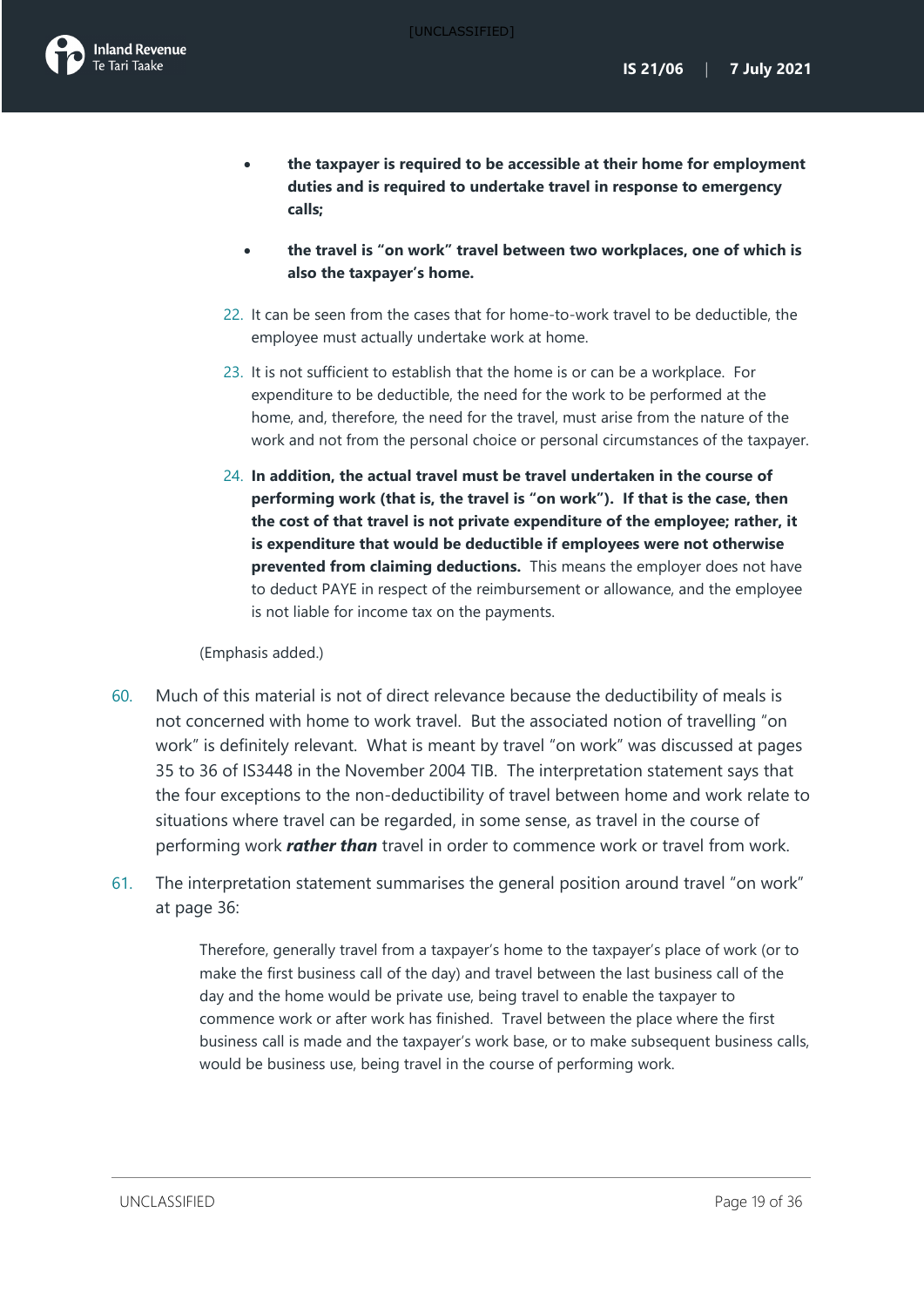62. Operational Statement OS19/05 also specifically covers one-off or very occasional travel:

### **One-off or very occasional travel**

- 43. Inland Revenue considers that one-off or very occasional travel from home to a distant location for work (when required by the employer) can be treated as not taxable on an incidental or de minimis basis. For example, attendance at a twoday conference at a distant location.
- 44. This approach will apply to employees who work at an office of their employer located in their hometown as well as employees who work all the time from their home.
- 63. Accordingly, an employee travelling on his or her employer's business who receives a meal allowance or reimbursement is treated as receiving exempt income, and such an amount is not a fringe benefit. The employer can still deduct the cost of the allowance or reimbursement as a business expense.
- 64. This is in contrast to the treatment of the same type of expense incurred by a selfemployed person (except in the limited circumstances discussed above for the previous issue).
- 65. The other two circumstances considered by Judge Moore in *Case H82* are discussed next (as mentioned above at paragraph [49\)](#page-15-3).

### <span id="page-20-0"></span>Employer paying for meals for themselves and an employee

- 66. The first of these was the case of an employer paying for a meal for himself or herself and for an employee, when working away from their home base, and only being able to take a deduction for the meal expense of the employee and not their own meal. Judge Moore described this as having "a degree of commercial unreality which is approaching the comic".
- 67. As a matter of legal principle these different treatments are not anomalous. One is an expense incurred on an employee, and like wages or salary and other employee expenses, has a nexus with their business; s DA  $1(1)(b)(i)$ . The other expense is the employer's own personal meal expense which has regularly been found to be of a private or domestic nature.

### <span id="page-20-1"></span>Closely-held companies

68. The second circumstance considered by Judge Moore in *Case H82* was a case of a "self-employed" person operating through a "private company". His Honour thought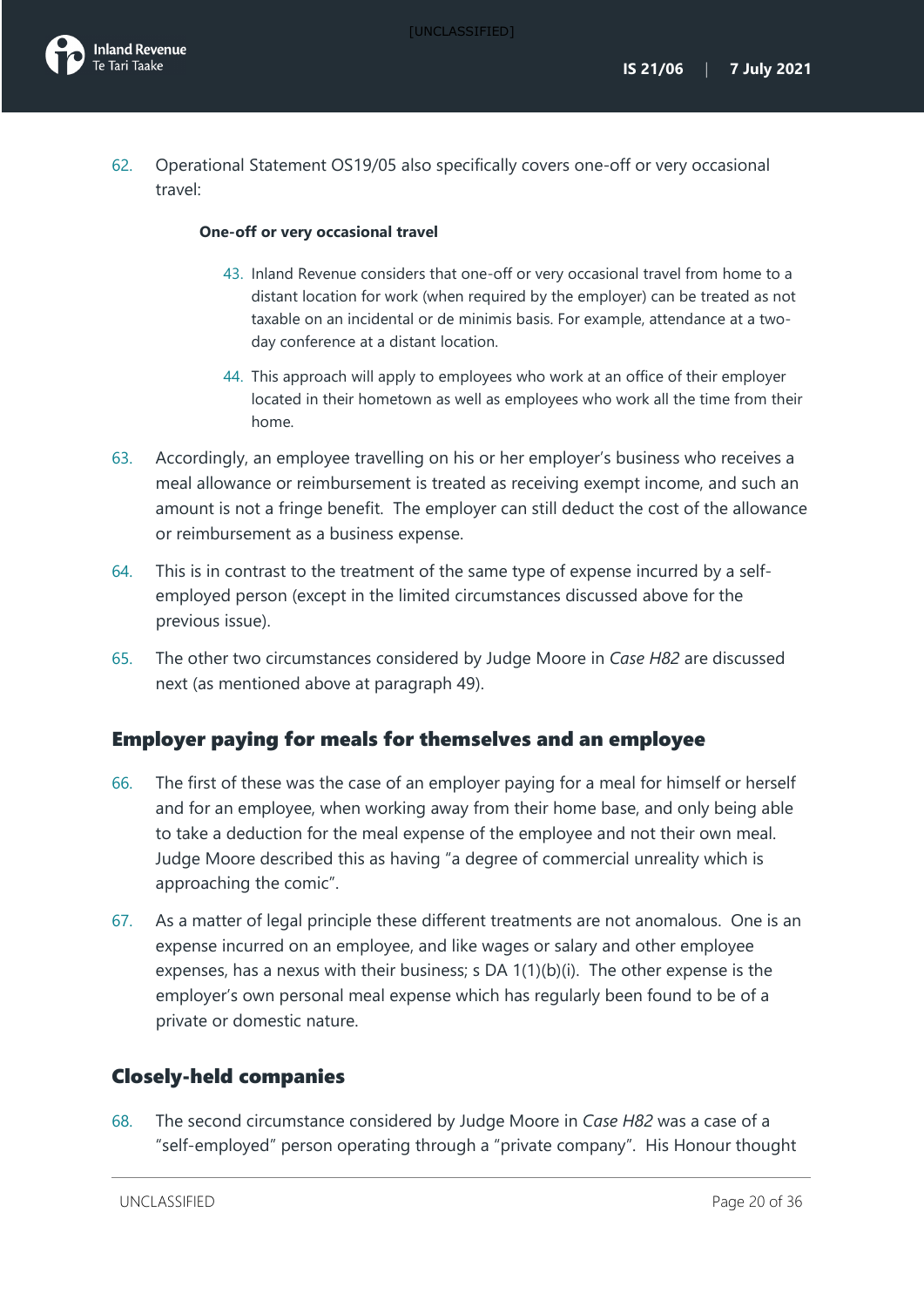that "many persons who are in reality self-employed operate through the medium of small private companies and so avoid this particular type of problem". By this it is assumed that Judge Moore meant that the company was able to deduct the cost of meals it reimburses for an "employee" (the person who is "in reality" self-employed).

- 69. Again, as with the first circumstance, as a matter of legal principle the difference between a self-employed person and an incorporated closely-held company is not anomalous. The company is a separate entity and expenditure it incurs in paying employee expenses has a nexus with their business; s DA 1(1)(b)(i). The fact that the company is in effect the alter ego of a self-employed person who has incorporated their activity is not relevant as a matter of legal principle.
- 70. It is noted that although the company can take a deduction for the cost of allowances or the provision of meals, the payment of an allowance to an employee or the provision of a meal may be taxable income to the employee or subject to FBT (as the case may be). Even where expenditure is deductible to the company, the requirements discussed above for exempting income or being outside of the scope of FBT still must be satisfied. This does not extend to private meal expenditure unconnected to work.
- 71. If the company is a look-through company under subpart HB of the Act then the income and expenses of the company are treated as the income and expenses of the owners of the look-through company (ss CB 32B and DV 22 of the Act). This means that a deduction for meal expenditure allowed to a "normal" company would most likely not be allowed as a deduction for the owner of a look-through interest in a lookthrough company as it would be private in nature.

## <span id="page-21-0"></span>Entertainment Expenditure

<span id="page-21-1"></span>72. The other issue referred to in the TRA cases is the question of entertainment expenditure. The treatment of entertainment expenditure is covered by subpart DD of the Act. The regime was originally enacted as s 106G of the Income Tax Act 1976 with general application from 1 April 1993.

#### **DD 1 Entertainment expenditure generally**

*When this subpart applies*

 $(1)$ This subpart applies when, in deriving income, a person incurs expenditure on entertainment that provides both a private and a business benefit.

*No deduction (with exception)*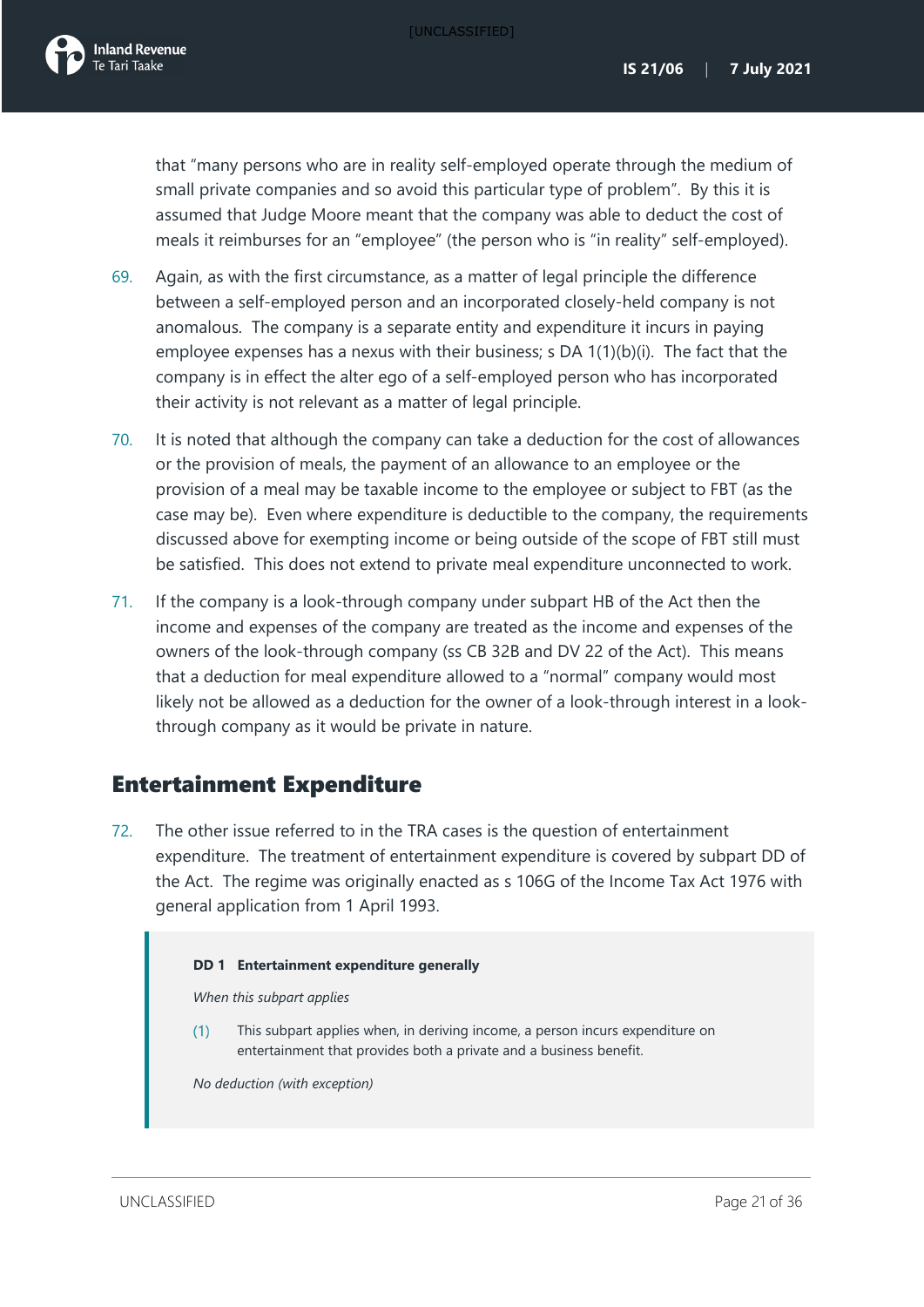

The person is denied a deduction for expenditure that they incur on the forms of  $(2)$ entertainment set out in section DD 2, except for 50% of the amount that they would have been allowed in the absence of this subsection.

*Meaning of limitation rule*

 $(3)$ Limitation rule means the rule described in subsection (2).

*Link with subpart DA*

- $(4)$ This section overrides the general permission.
- 73. Section DD 1(1) sets out the basic principle of the regime which relates to when, in deriving income, a person incurs expenditure on entertainment that provides both a private and a business benefit. The "limitation rule" is described in s DD 1(2). A person is denied a deduction for expenditure they incurred on entertainment set out in s DD 2 *except for* 50 percent of the amount they *would have been allowed* in the absence of the subsection. This requires that the expenditure would meet the general permission in section DA 1 by having a sufficient nexus to deriving income or carrying on a business for the purpose of deriving income.
- 74. In *Case P1* (which was decided before the entertainment expenditure regime was enacted), Judge Barber discussed the deductibility of entertainment expenditure as a general proposition. This is relevant because the limitation rule applies to the expenditure that the taxpayer would have been able to deduct in the absence of s DD 1(2). At pages 4,008-9 his Honour said:

Obviously, it would only require fairly minor adjustments to the facts to create deductibility. For instance, if it had been necessary or appropriate for the journalists to entertain others as they partook these luncheons, that cost would have been deductible entertainment expenditure. Then, they would probably have been unable to progress their script writing work because they would have been devoted to the entertainment and promotion of other business aspects. **Strictly speaking, even in that entertainment situation, the normal cost of the taxpayer's own meal, whatever "normal cost" might be, is an ingredient of the expenditure which is nondeductible. In practice, that element is not normally isolated, presumably, because even the respondent regards it as de minimis. Also, it would hardly be worthwhile for the respondent to deny deductibility to the payer of the expenditure in that respect, because the respondent would need to isolate that taxpayer's own meal expenditure and then apportion it between his (or her) normal luncheon expenditure and the excess on each occasion for which deductibility is sought. As I said in the above extracts from** *Case K82***, any private benefit to the payer is regarded as incidental to the business purposes of the meal expenditure.**

(Emphasis added.)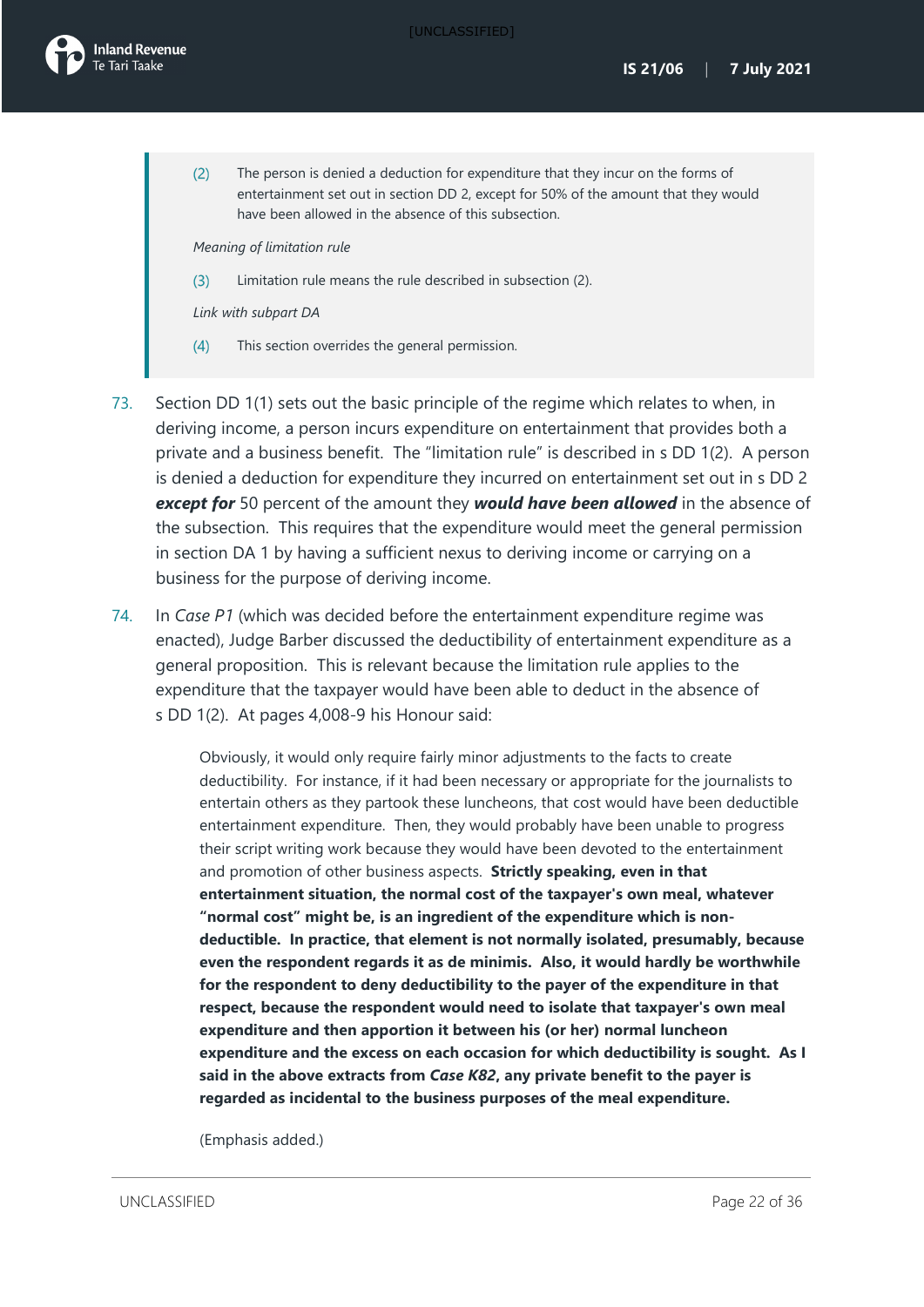

- 75. This suggests that a strict legal approach would be to remove a self-employed person's meal expenditure before applying the 50% limitation on expenditure. However, Judge Barber commented that the practice was not to isolate this element of the expenditure because it is *de minimis*. It also might be considered a double exclusion of the private element of expenditure. That is, if the TRA were to exclude the taxpayer's own meal expenditure in such a situation on the basis of the private limitation, and then apply the limitation rule to the remaining expenditure (and the limitation rule is designed to exclude the private benefit of entertainment expenditure) then they would have, in a sense, excluded the private benefit of meals twice. However, it must be acknowledged that there is a level of uncertainty about this in the legislation.
- 76. Section DD 1(4) provides that s DD 1 overrides the general permission. That is, even if the general permission had been satisfied by the entertainment expenditure it will be denied (to the extent of 50%) based on the limitation rule in subpart DD.
- 77. Section DD 2 describes the expenditure to which the limitation rule applies. It includes corporate boxes, holiday accommodation, pleasure craft, food and drink expenditure off premises, and food and drink expenditure on premises in certain circumstances (which are more limited compared to food and drink expenditure off premises).

#### **DD 2 Limitation rule**

*…*

#### *Entertainment off premises*

 $(5)$ The limitation rule applies to deductions for expenditure on food and drink that a person provides off their business premises.

*Entertainment on premises*

- $(6)$ The limitation rule applies to deductions for expenditure on food and drink that a person provides, other than light refreshments such as a morning tea and whether or not guests are present,—
	- (a) on their business premises at a celebration meal, party, reception, or other similar social function:
	- (b) in an area of the premises that at the time is reserved for senior employees to use and is not open to all the person's employees working in the premises.
- 78. Section DD 4(1) provides that the limitation rule does not apply to a deduction for expenditure on food and drink consumed by a person while travelling on business or for their employment duties. However, there are limits to this exclusion.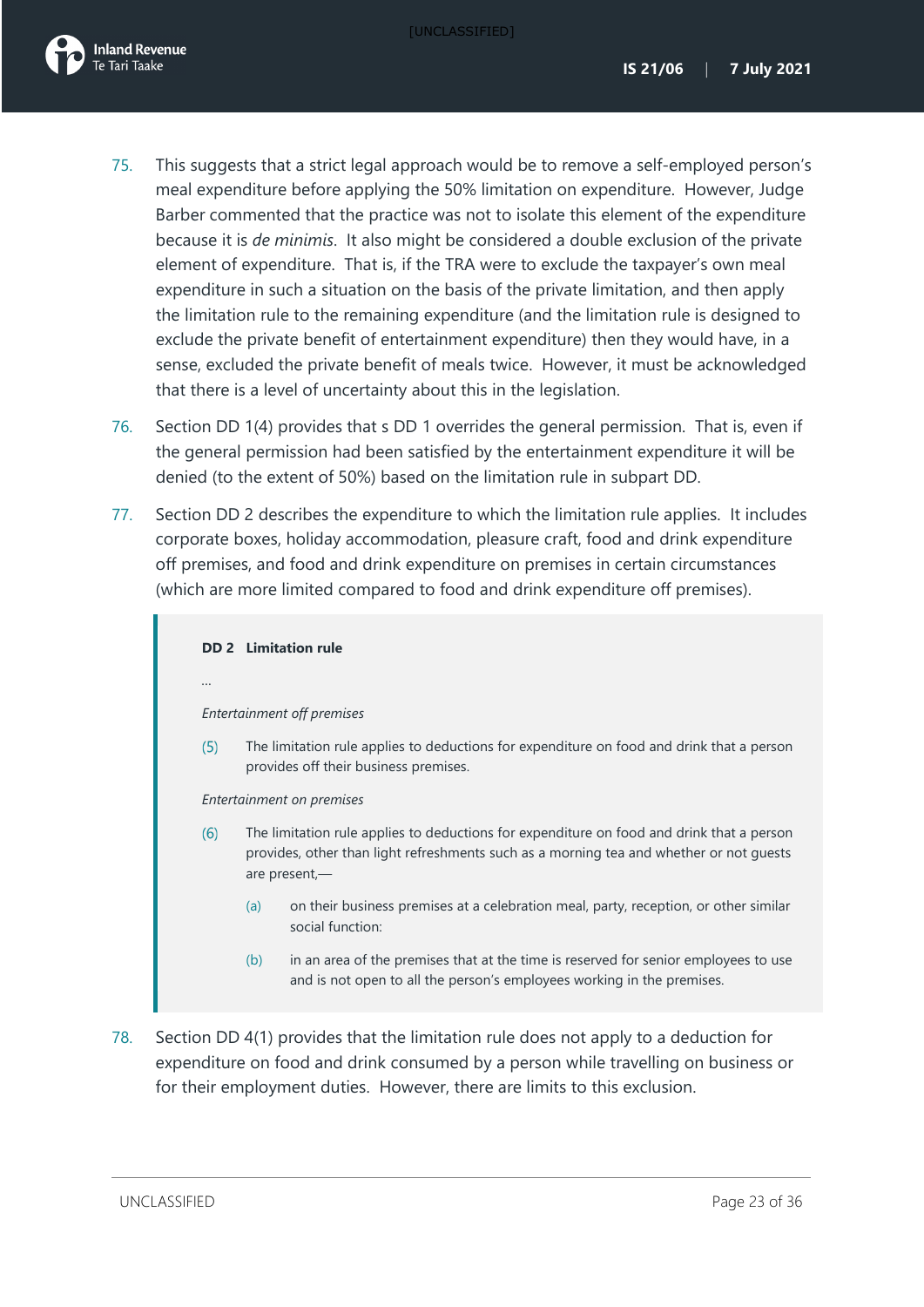

#### **DD 4 Employment-related activities**

*Business travel expenditure*

- The limitation rule does not apply to a deduction for expenditure on food or drink  $(1)$ consumed by a person while travelling in the course of business or for their employment duties. However, the limitation rule applies if—
	- (a) the travel is mainly for the purpose of enjoying entertainment; or
	- (b) the food or drink is consumed at a meal or function involving an existing or potential business contact as a guest; or
	- (c) the food or drink is consumed at a celebration meal, party, reception, or other similar social function.
- 79. Section DD 4(3) provides that the limitation rule does not apply to a deduction for expenditure of an amount that is exempt income under ss CW 17B, CW 17C, and CW 17CB (the latter two of which have been dealt with above).
- 80. Section DD 4(1) refers to the limitation rule not applying to a deduction for expenditure on food or drink consumed by a person while travelling on business (subject to the condition set out in paragraphs (a) to (c) of s DD 4(1)). It is arguable this may extend to a self-employed person, as they can be travelling in the course of business. However, even if s DD 4 did apply such that the limitation rule did not apply to the self-employed person, they still face the difficulty of having to overcome the private limitation.
- 81. It is difficult to draw much guidance from the treatment of entertainment expenditure. It might be said that it would be anomalous to allow a 50 percent deduction of entertainment expense where a person (other than a self-employed person) incurs entertainment expenditure, but only allow 50 percent of the net entertainment expenditure (that is, entertainment expenses less private or domestic expenditure) when a self-employed person incurs the expenditure. This might be seen as denying private expenditure twice. However, s DA 2(2) denies private expenditure and s DA 2(7) provides that each of the general limitations in s DA 2 override the general permission. Therefore, any potential deduction in s DA 1 is overridden either by the private limitation or by the limitation rule in subpart DD (and see s DD 1(4) too).

## <span id="page-24-0"></span>Goods and Services Tax

82. The GST input tax treatment of the meal expenses of the self-employed person follows the income tax deductibility of such expenses. That is, where it was concluded that the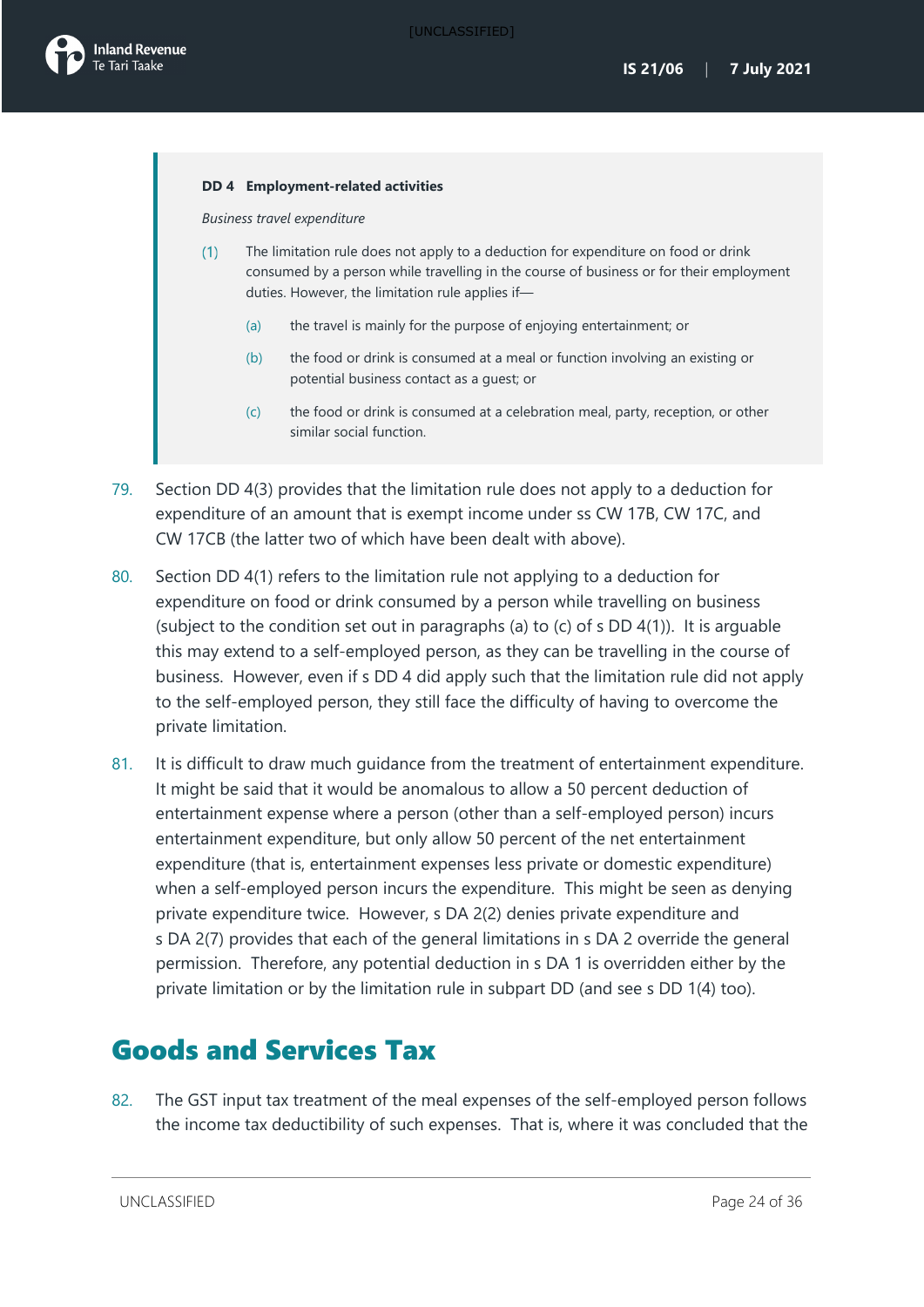

meal expenses were of a private or domestic nature for income tax purposes, and nondeductible, input tax on the expenses would also not be deductible for GST purposes.

- 8[3](#page-25-0). The deductibility of input tax for GST purposes is dependent on at least three things<sup>3</sup>:
	- There is an amount of "input tax" as defined in s 3A of the GST Act;
	- The person is a registered person for GST purposes, which requires they have a taxable activity; and
	- Being able to satisfy the test in s 20(3C) of the GST Act.

#### **3A Meaning of input tax**

- $(1)$ **Input tax**, in relation to a registered person, means—
	- (a) tax charged unde[r section 8\(1\)](http://legislation.govt.nz/act/public/1985/0141/latest/link.aspx?id=DLM82299#DLM82299) on a supply of goods or services acquired by the person:
	- (b) tax levied under [section 12\(1\)](http://legislation.govt.nz/act/public/1985/0141/latest/link.aspx?id=DLM83048#DLM83048) on goods entered for home consumption under the [Customs and Excise Act 2018](http://legislation.govt.nz/act/public/1985/0141/latest/link.aspx?id=DLM7038920) by the person:
	- (c) an amount determined under subsection (3) after applying subsection (2).
- 84. For there to be "input tax" for a registered person in the usual case of s 3A(1)(a), means there must be "tax charged under s 8(1) on a supply of goods and services acquired by the person". This would very often be the case for meal expenses as most suppliers of meals would be registered persons who will be charging GST.
- 85. The self-employed person must be a registered person in order to deduct input tax.

| 20<br> |     | <b>Calculation of tax payable</b>                                                                                                                                                                                                          |  |  |
|--------|-----|--------------------------------------------------------------------------------------------------------------------------------------------------------------------------------------------------------------------------------------------|--|--|
| (3)    |     | Subject to this section, in calculating the amount of tax payable in respect of each taxable<br>period, there shall be deducted from the amount of output tax of a registered person<br>attributable to the taxable period-                |  |  |
|        | (a) | in the case of a registered person who is required to account for tax payable on an<br>invoice basis pursuant to section 19, the amount of the following:                                                                                  |  |  |
|        |     | input tax in relation to the supply of goods and services (not being a supply<br>(i)<br>of second hand goods to which section 3A(1)(c) of the input tax definition<br>applies), made to that registered person during that taxable period: |  |  |

<span id="page-25-0"></span><sup>&</sup>lt;sup>3</sup> There are also administration requirements like holding a valid tax invoice (see s 20 of the GST Act).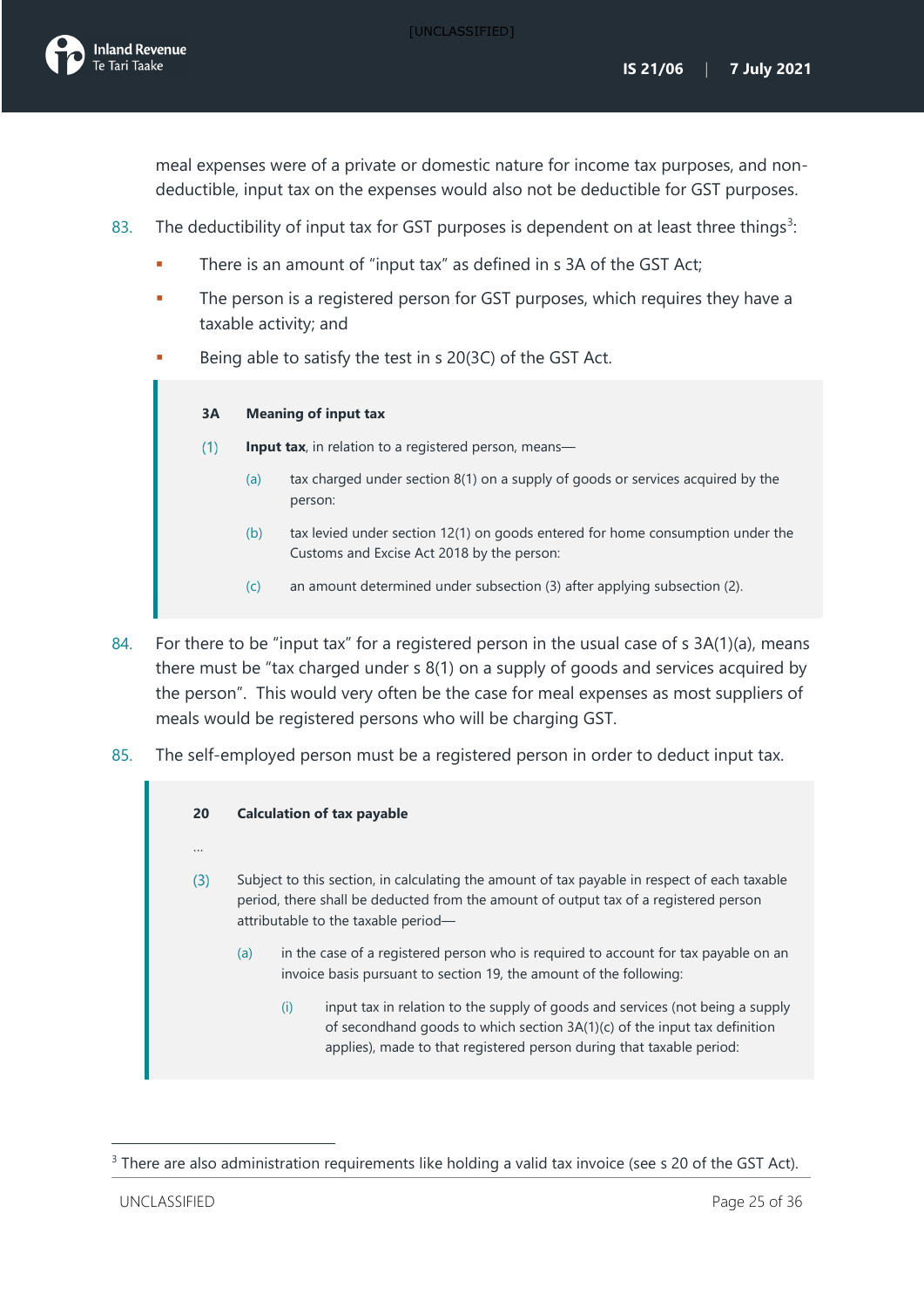

…

- (ia) input tax in relation to the supply of secondhand goods to which section 3A(1)(c) of the input tax definition applies, to the extent that a payment in respect of that supply has been made during that taxable period:
- (ii) input tax invoiced or paid, whichever is the earlier, pursuant to section 12 during that taxable period:
- (iii) any amount calculated in accordance with any one of sections 25(2)(b), 25(5), 25AA(2)(b) or 25AA(3)(b); and
- (3C) For the purposes of subsection (3), and if subsections (3D) or (3L) do not apply,—
	- (a) input tax as defined in section 3A(1)(a) or (c) may be deducted to the extent to which the goods or services are used for, or are available for use in, making taxable supplies:
	- (b) input tax as defined in section  $3A(1)(b)$  may be deducted to the extent to which the goods are used for, or are available for use in, making taxable supplies other than—
		- (i) the delivery of the goods to a person in New Zealand:
		- (ii) arranging or making easier the delivery of the goods to a person in New Zealand.
- 86. The test in s 20(3C) is that, for the purposes of s 20(3) of the GST Act, input tax may be deducted to the extent to which the goods or services are used for, or are available for use in, making taxable supplies. Consuming meals in one's private capacity is not using goods or services in making taxable supplies.
- 87. The TRA case of *Case P5* (1992) 14 NZTC 4,034 supports the view that input tax cannot be claimed for goods to the extent that they have been acquired for private or domestic use. *Case P5* concerned the old "principal purpose" test for deducting input  $\text{tax}^4$  $\text{tax}^4$ . However, the TRA's analysis at page 4,037 can also be applied to the new test for deducting input tax:

**The essential problem faced by the objector, in my view, is that his main use of the vehicle was to travel from his home on the farm to his chartered accountancy practice. There can be no doubt that such type of travel is not in the course of any business or taxable activity, but is for the purpose of getting the objector from his home to his office as a chartered accountant. The law is clear that the nature of such travel is private rather than business.** This is because the travel is not in the

<span id="page-26-0"></span><sup>&</sup>lt;sup>4</sup> "Input tax" meant the tax charged on the supply of goods and services made to a person where those goods and services were acquired for the principal purpose of making taxable supplies.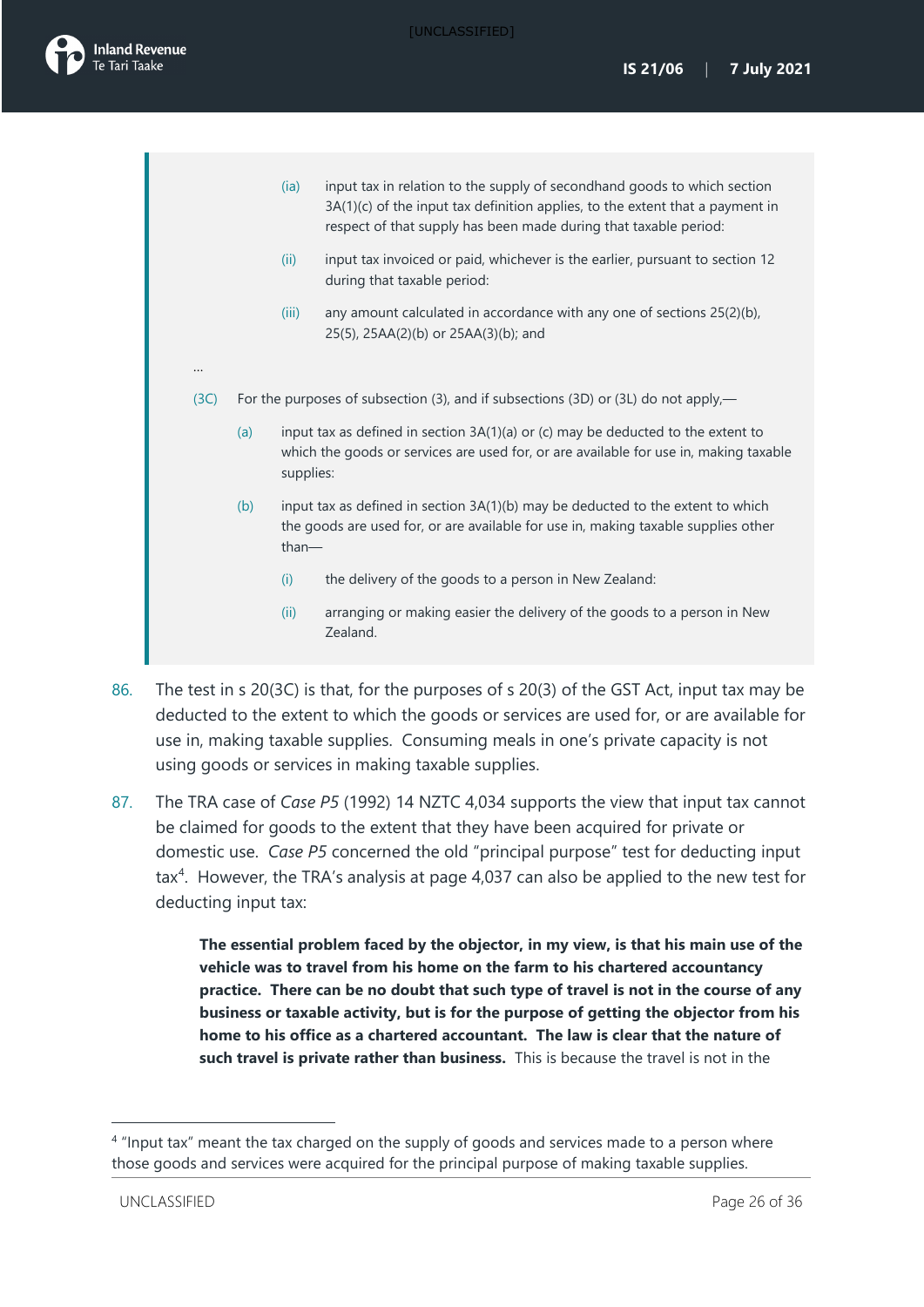

course of any business but is aimed at conveying a person to the site where his business activity will commence that day.

(Emphasis added.)

88. At page 4,038 the TRA concluded as follows:

I find that the vehicle was not used for the principal purpose of making taxable supplies, and, therefore, in this case, was not acquired for that purpose. Accordingly, the input claimed is not allowable.

- 89. Although the case relates to the previous test for "input tax" (an all or nothing test for the initial deduction of "input tax") the conclusion would also support the view that private use of goods or services would not be used for making taxable supplies.
- 90. In the limited circumstances where meal expenses are deductible, on the basis the expenses are not of a private or domestic nature, then similar reasoning would allow for GST input tax deductions. That is, if the meal expenses satisfy the general permission as being incurred in the course of carrying on a business for the purpose of deriving assessable income, then the goods or services are used for making taxable supplies. Such circumstances are relatively rare.
- 91. If the meal expenditure is subject to the entertainment expenditure regime, then the person is deemed to have supplied entertainment with a value equal to the amount of the deduction prevented under ss DD 1 and DD 2: ss 21I(4), (4B) and (5) of the Goods and Services Tax Act 1985. This effectively means that input tax is only allowed to the extent that the entertainment expenditure regime does not apply.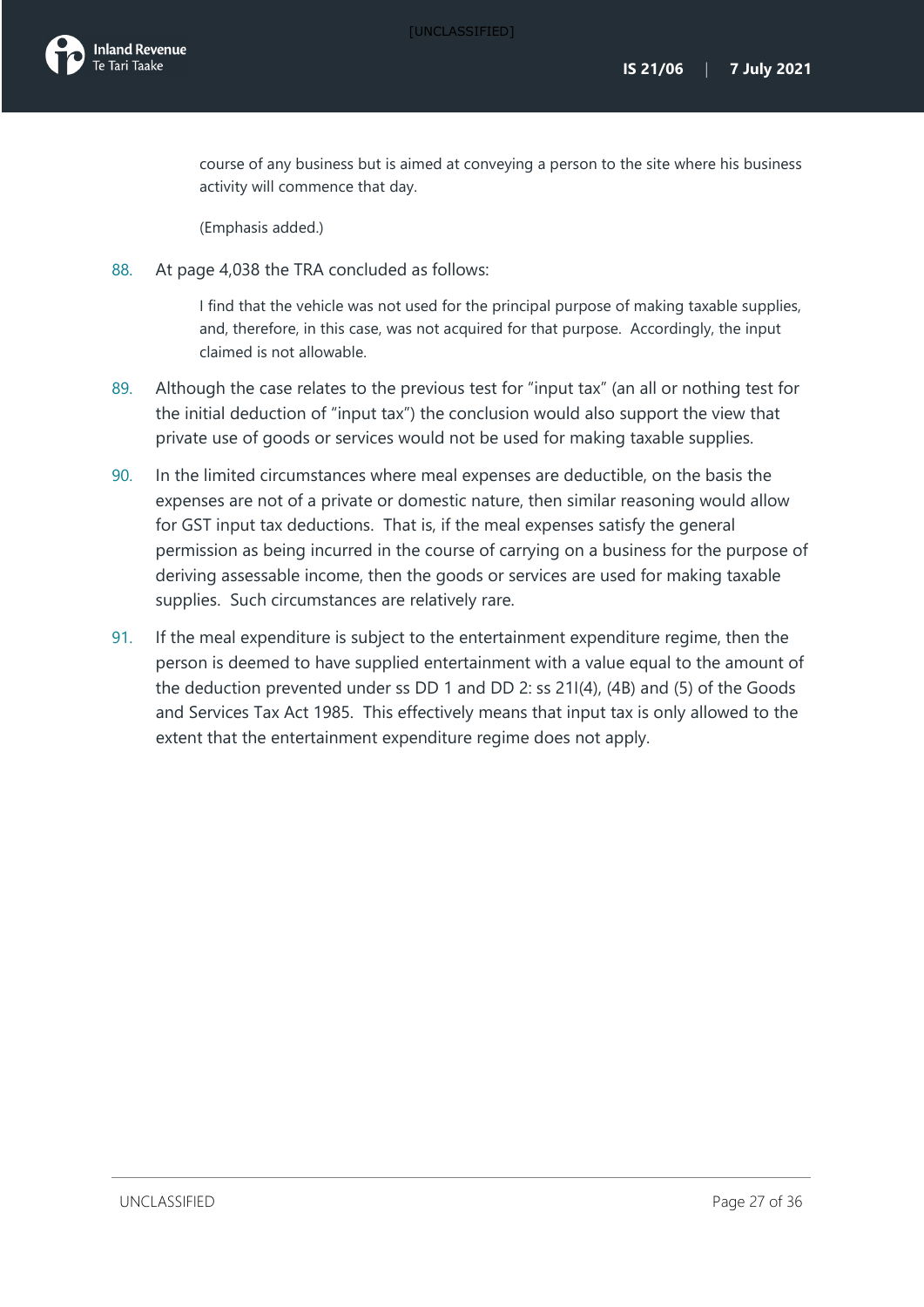

## <span id="page-28-0"></span>Examples

92. The following examples are intended to show how the law applies.

### Example 1 – Meal expenses of self-employed persons

Rob is a self-employed engineer who specialises in repairing and maintaining complex machinery and manufacturing premises. He is based in Auckland, where most of his work takes place, but he also regularly travels up to Northland and down to the Waikato and Bay of Plenty to undertake specialist repairs. On occasions he has travelled further afield when required. Rob has a small office/workshop where he stores spare parts and consumables, and where his wife works doing the admin work for the business. The office has enough space for tea and coffee facilities and a microwave.

### *Variation 1 – Travel around town*

Rob has a busy day travelling between three client sites in South Auckland, which is a fair distance from his office on the North Shore. As a result, he does not return to his office/workshop from the beginning of the day until the end of the day as it is not practical to do so. During the day, he buys takeaway coffee on a couple of occasions and also picks up lunch from a bakery near to where he is working. Rob asks if he can claim his coffee and lunch expenses as they were incurred in undertaking his incomeearning process.

Rob is unable to deduct his expenses as they are expenses of a private and domestic nature. Consistent with *Case E80* and *Case P1* these expenses were incurred to enable Rob to live rather than to earn income in the required statutory sense for s DA 1(1). The requirements of the job did not impose expenditure on Rob that would not have existed but for the job.

### *Variation 2 – Travel on business*

The next day Rob has two jobs lined up in Rotorua. Due to the distance it takes to get to Rotorua and back, and the length of time taken to undertake the work, Rob does not make it back to Auckland until 9pm. As well as picking up a couple of cups of coffee and lunch (as in Variation 1) Rob eats his evening meal in Rotorua rather than waiting to get home. He asks whether any of his meal and drinks expenses are deductible.

Again, Rob is unable to deduct these expenses as they are expenses of a private and domestic nature. They relate to living as an individual member of society (*Haenga*),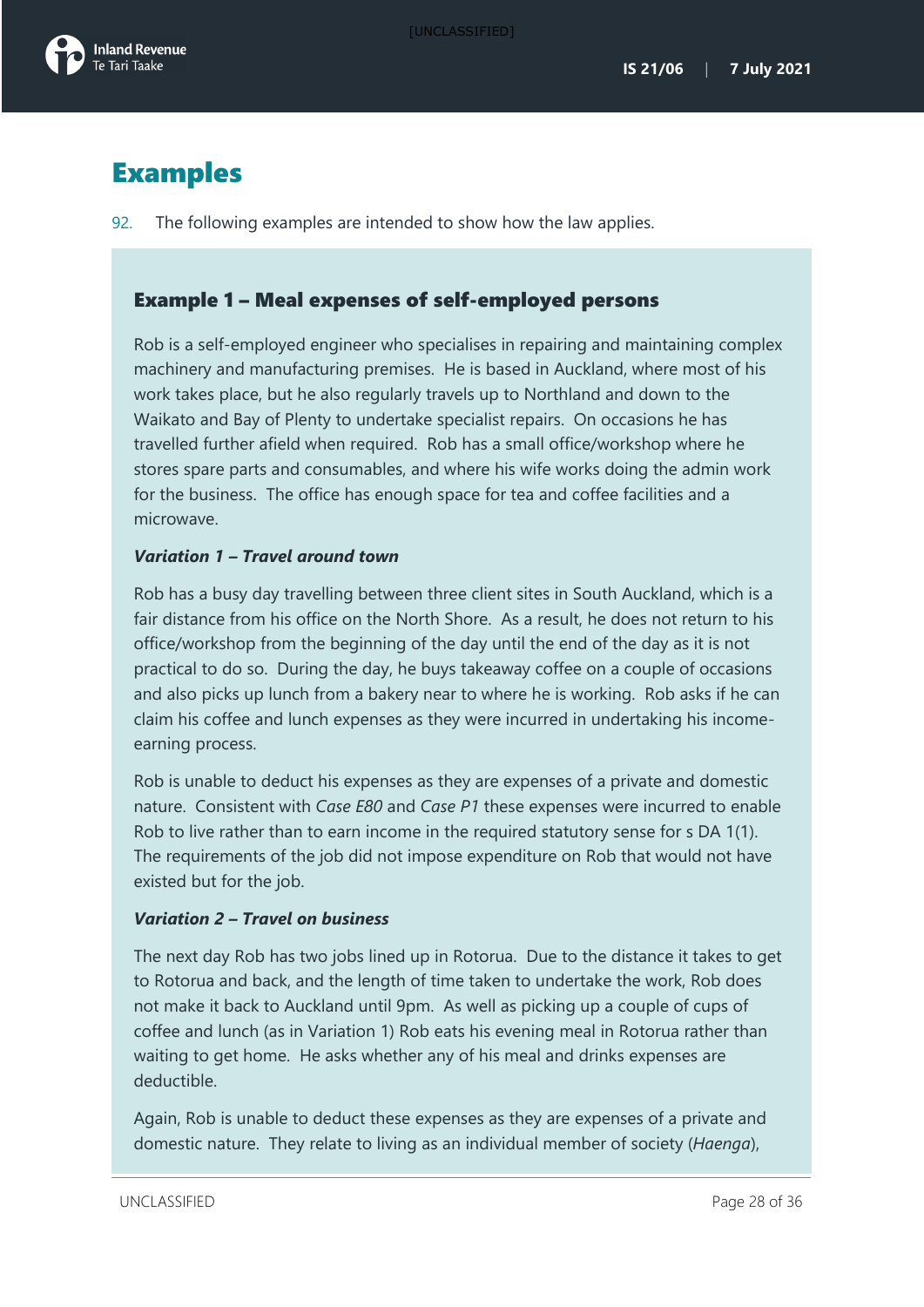

and both *Case A12* and *Case B14* support non-deductibility. However, as Judge Barber recognized in *Case E80*, extra costs may be incurred when a taxpayer is required by their work to eat "out of town". Evidence will need to be provided to indicate that such extra costs had been incurred and the quantum of such costs.

### *Variation 3 – Overnight travel on business*

The next week Rob has two days' work in Hawkes Bay requiring him to stay a couple of nights away from home. He pays for breakfast at his motel, incurs expenditure on drinks and lunch during his working day, and eats out at a restaurant both nights he is away from his home. Is any of Rob's expenditure deductible?

On the face of it none of the meal and drinks expenditure is deductible because it is of a private and domestic nature. Rob may argue that being away from home has imposed an extra cost on him. However, his choosing to have his evening meal at a restaurant does not make Rob's working conditions sufficiently unusual as described by Judge Barber in *Case F117* when he said the taxpayer could claim extra food costs. The result is also consistent with the TRA decision in *Case G57.*

### *Variation 4 – Remote travel on business*

A month later Rob is required to work for a couple of days on some machinery in a very remote part of New Zealand, where the only accommodation is not self-catering, and there are no supermarkets within reasonable travelling distance in any case. Rob is required to take his meals at the hotel he is staying at. Is any of Rob's expenditure deductible?

While the starting point is that meal expenditure is of a private and domestic nature, these circumstances are like those Judge Barber described in *Case F117*. Rob can argue that the cost of meals here reflects the extra food costs required by the unusual working conditions he finds himself in. The extra meal costs have a sufficient nexus with the earning of Rob's income from fixing the machinery in the remote location, and there are no practical and realistic alternatives for accommodation and meals. Accordingly, the extra cost of the meals over and above Rob's normal expenditure would be deductible. Rob calculates he would normally spend \$15 on his evening meal, so any cost above this is deductible.

### *Variation 5 – Employee expenses*

Rob employs Esther to help with the workload in his business. Esther has two days' work in Hawkes Bay requiring her to stay a couple of nights away from home. Pursuant to the terms of her employment contract, Rob reimburses Esther for her meal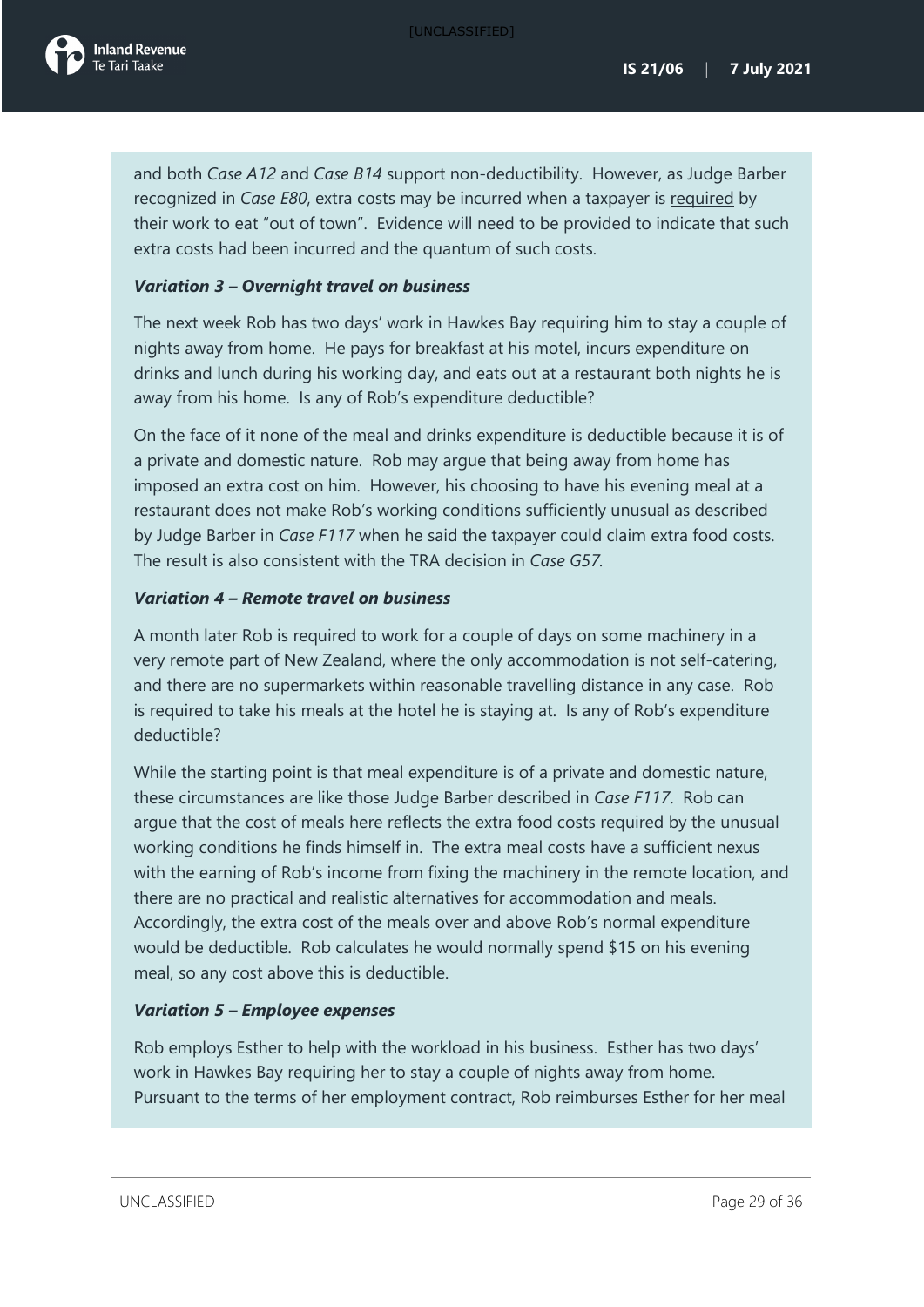expenses and also pays her a daily amount for light and liquid refreshments. How should Rob treat the payments to Esther for meals?

As an employee expense Rob, will be able to deduct the amounts he is obliged to pay Esther under the employment contract. The private limitation will not apply to this expenditure. Rob should also treat the payments to Esther as exempt income either under section CW 17CB(2) (for the light and liquid refreshments) or section CW 17CB(3) (for reimbursements for meals).

### Example 2 – Meal expenses of employees

Darlene is also an engineer who specialises in repairing and maintaining complex industrial machinery. She is employed by Fix It Quik Limited. Her place of work is Fix It Quik Limited's work premises in Upper Hutt, but most of her work is undertaken at the premises of the customers of Fix It Quik Limited. As such she only spends time at her work premises at the beginning and end of the day, and if she needs to pick up spare parts or consumables during the day.

### *Variation 1 – employee allowances*

Darlene has a full day travelling between five client sites in Wellington, a good distance from Fix It Quik Limited's office in Upper Hutt. She does not check back into the office until the end of her working day. During the day she has bought a couple of takeaway coffees, and also buys lunch at a lunch bar near where she is working. Fix It Quik Limited pays Darlene a daily allowance of \$15.00 to cover the costs of "light refreshments" and "liquid refreshments" which she would be able to enjoy if she was working at Fix It Quik Limited's premises. The payment is for those days when she is working off premises. How should Fix It Quik Limited and Darlene treat this payment?

Section CW 17CB allows payments for certain work-related meals to be exempt income. The payment can include a reimbursement payment or a meal allowance. Under s CW 17CB(2)(c) a "meal" includes light refreshments in the form of snack foods such as biscuits and fruit, or liquid refreshments such as tea, coffee, water, or similar refreshments.

Under s CW 17CB(5) there is no time limit on expenditure incurred for meals covered by s CW 17CB(2) (for other meals there is a three month time limit). Accordingly, for Darlene the daily payments received are exempt income. For Fix It Quik Limited the expenditure is deductible as an expense incurred in the course of carrying on a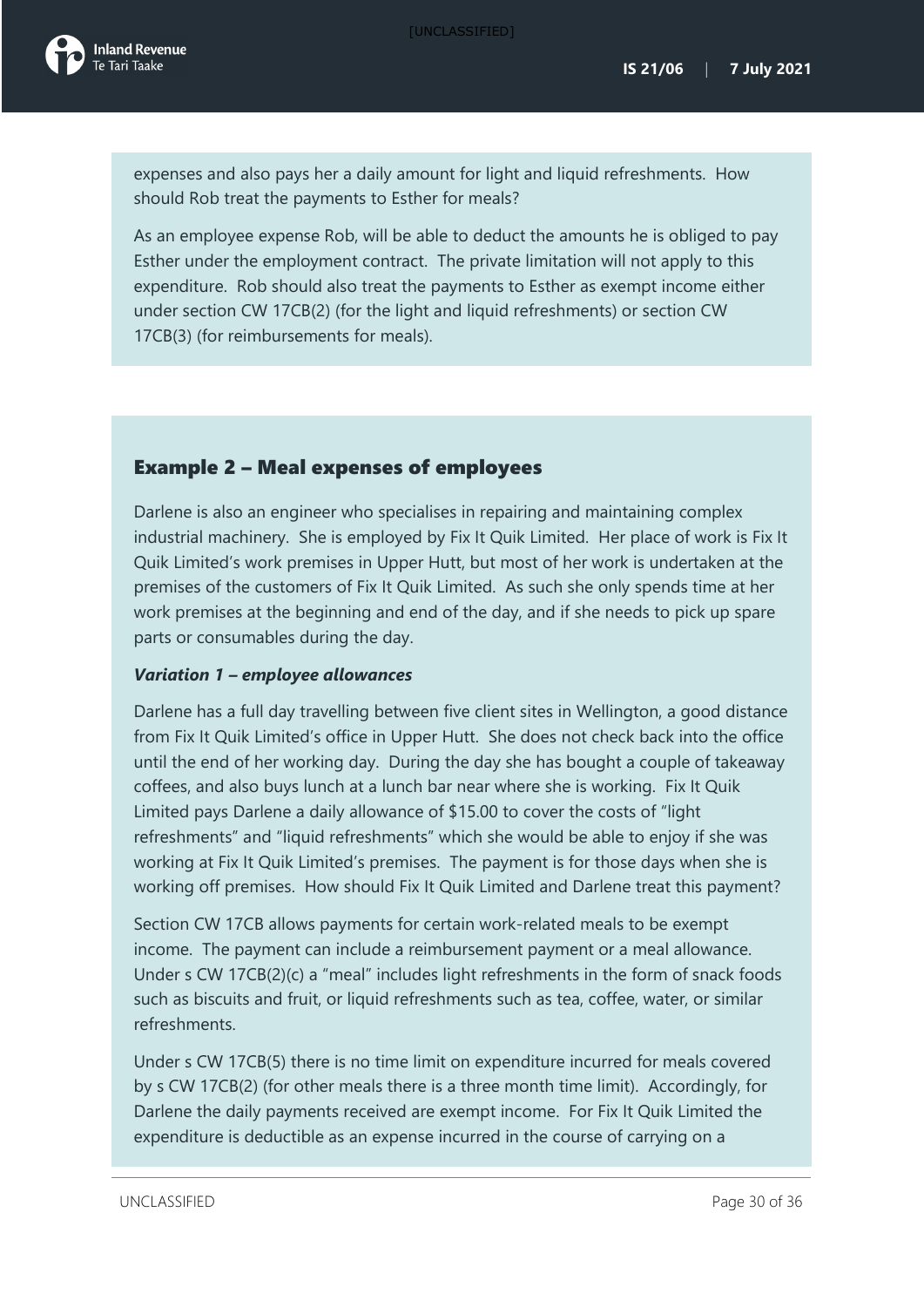business of deriving their assessable income (s DA 1(1)(b)). The private limitation does not apply to a company, so even though the expenditure relates to an employee's "meals" the expenditure is not denied under the private limitation.

### *Variation 2 – employee reimbursements*

The next day Darlene has two jobs in Taihape. Due to the distance to get to Taihape and back and the length of time taken to undertake the work, Darlene does not get back home until 9pm. As well as buying a couple of cups of coffee and lunch (as in Example 1, Variation 2) Darlene eats her evening meal in Palmerston North rather than waiting to get home. Fix It Quik Limited's work policy is to cover all meal costs when employees are sent on such "out of town" jobs. How should Darlene and Fix It Quik Limited treat the reimbursement payments for meals, light refreshments, and liquid refreshments?

For Darlene, as in Variation 1, any payments for coffee and light refreshments will be exempt income under s CW 17CB(2). The payment for lunch will be exempt income under s CW 17CB(3) ("meals when travelling on business"), and the payment for dinner is exempt income under either s CW 17C(1) (payment for overtime meals) or under s CW 17CB(3) for the same reason as the payment for lunch. For Fix It Quik Limited the expenditure is deductible for the same reasons as in Variation 1, and similarly the private limitation does not apply to deny the deduction.

### *Variation 3 – employee travelling out of town on business*

The next week Darlene is sent to Timaru for two days (and two nights) to service and repair some machinery. While she is in Timaru she stays at a motel with full kitchen facilities. Fix It Quik Limited reimburses Darlene for her meals while she is in Timaru according to company policy, and also pays a daily amount for light refreshments and liquid refreshments. Darlene claims reimbursement for lunch and dinner, and she eats out rather than preparing her own meals at the motel. How should Darlene and Fix it Quik Limited treat the payments for meals, light refreshments, and liquid refreshments?

For Darlene, as in Variations 1 and 2, any allowance she receives for coffee and light refreshments will be exempt income under s CW 17CB(2). The reimbursements for lunch and dinner will be exempt income under s CW 17CB(3). If Darlene is just working normal hours while in Timaru the payments she receives will not come within the rules for overtime meals under s CW 17C(1). For Fix It Quik Limited the expenditure is deductible for the same reasons as in Variations 1 and 2, and similarly the private limitation does not apply to deny the deduction.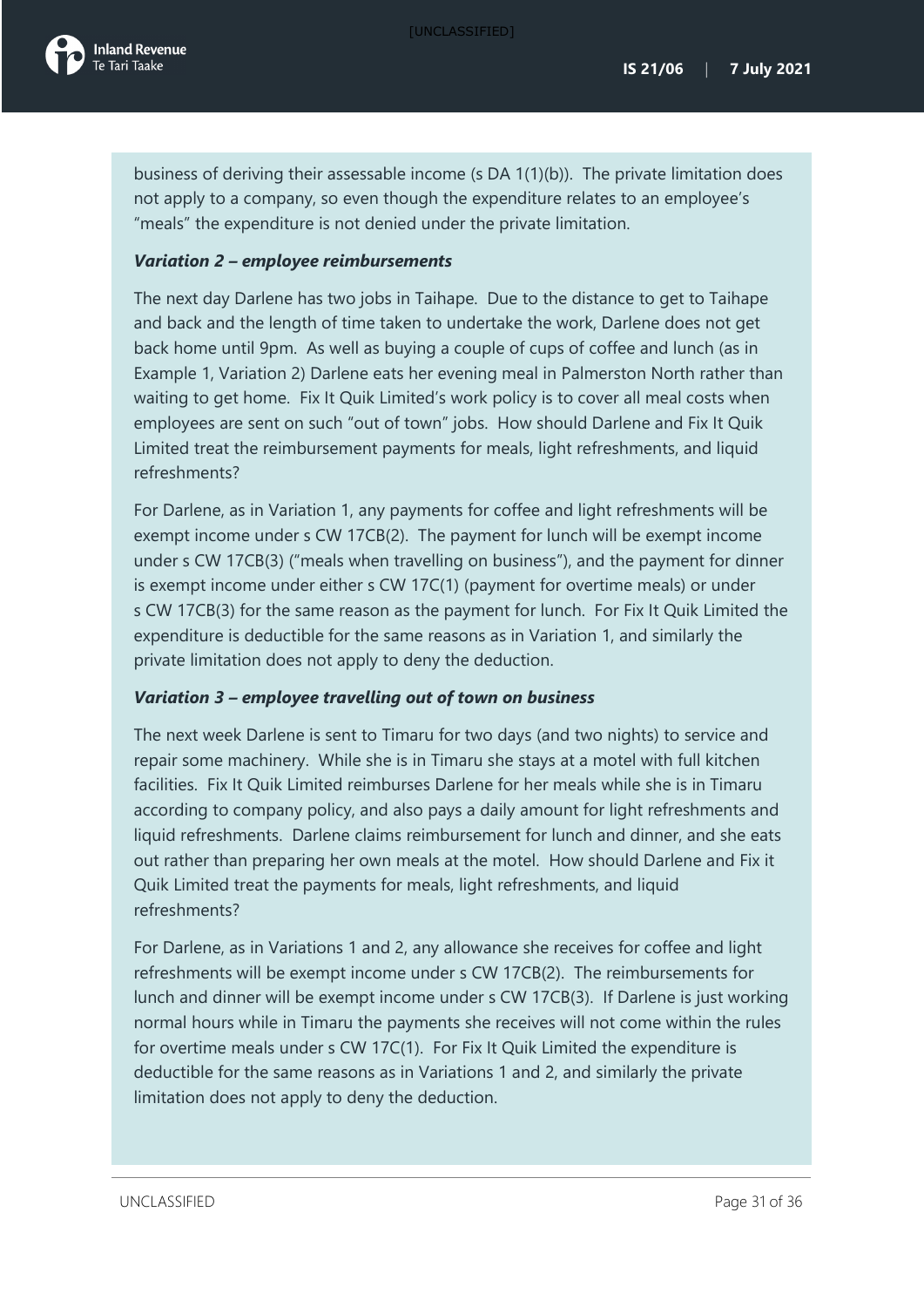### *Variation 4 – employee's remote travel on business*

A month later Darlene is required to spend a couple of nights on a remote offshore island to repair and maintain machinery. The only accommodation at the island is a luxury resort. There is no self-catering accommodation and no supermarkets on the island. Darlene is paid an allowance for light refreshments and liquid refreshments and is reimbursed for the cost of all meals. How should Darlene and Fix It Quik Limited treat the payments for meals, light refreshments, and liquid refreshments?

There is no difference in this example from Variation 3. The reimbursing payments and allowances are exempt for Darlene and the payments are deductible to Fix It Quik Limited.

### **Example 3 – Entertainment expenditure for self-employed**

### *Variation 1 – providing hospitality for clients*

Rob is finding that his market for machinery repair and maintenance in Auckland is under threat from a newcomer in the form of Fix It Quik Limited. Rob decides he needs to work harder on maintaining customer loyalty and begins taking the key people at his most important clients out to dinner. Every Wednesday night he takes one group out for dinner and drinks. Rob asks if he can claim a deduction for the expense of providing this hospitality to his clients.

Rob's deduction of expenses will be subject to the entertainment expenditure regime in subpart DD of the Act. The expenditure is covered by the regime by virtue of s DD 2(5) (deductions for expenditure on food and drink that a person provides off their business premises). The operative rule for entertainment expenditure is in s DD 1(2). This provides that the person is denied a deduction for expenditure that they incur on entertainment except for 50% of the amount that they would have been allowed in the absence of s DD 1(2). But for the entertainment expenditure rules Rob would have been allowed a deduction for the hospitality expenditure he has incurred (treating the private benefit of a meal to Rob as incidental to the business purpose, *Case P1).* Therefore, section DD 1(2) allows Rob to claim 50% of the full meal expenditure incurred in taking his clients out for dinner.

If Rob had just been eating out by himself, he would not have been able to deduct any amount of the meal expenditure. It may seem anomalous that by eating out with business contacts he is, in effect, able to deduct 50% of his meal. However, the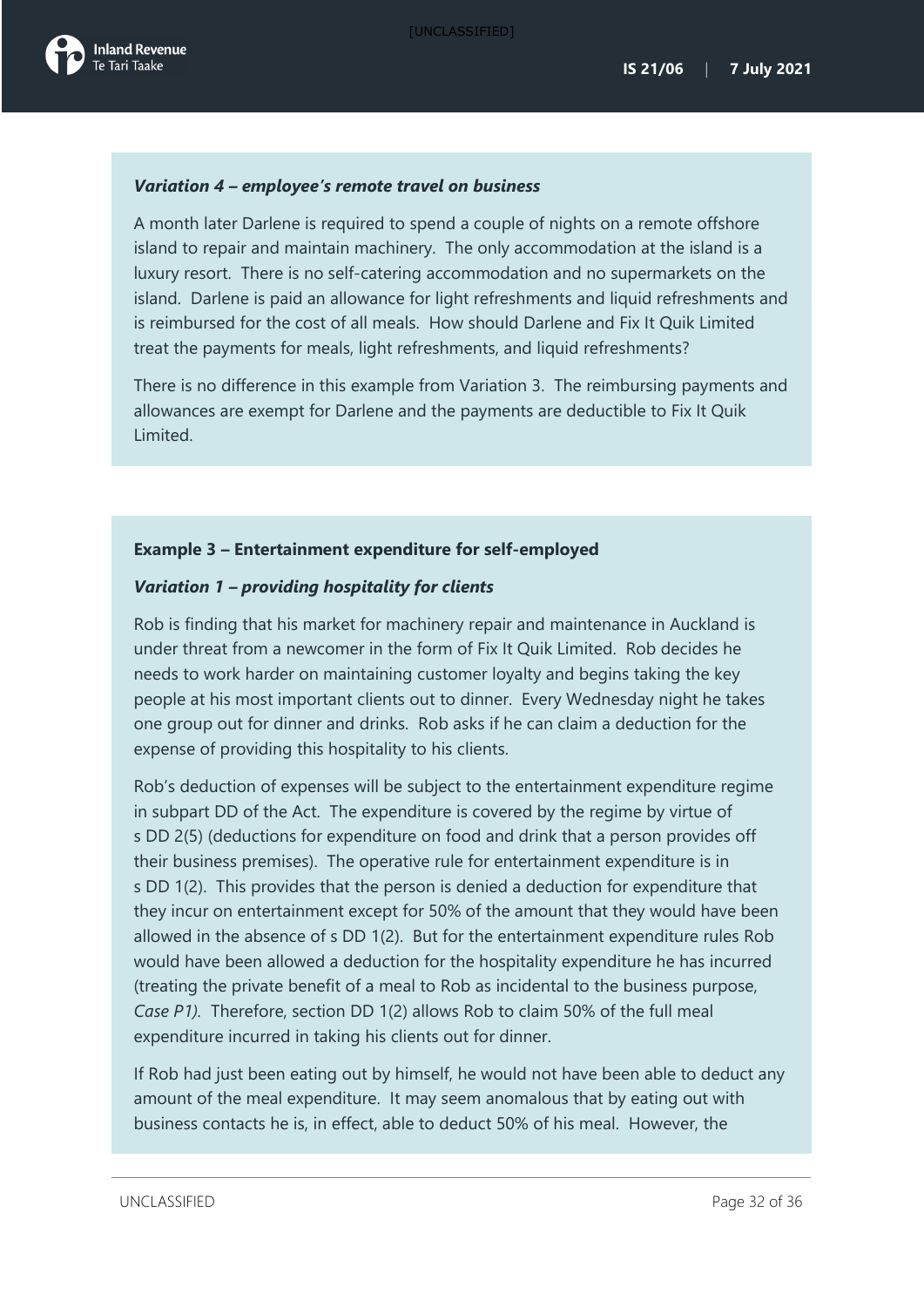limitation rule means that Rob is unlikely to be in a better overall position under the entertainment expenditure regime as he will be denied 50% of the deduction he would have otherwise been allowed for the expenditure incurred for his customers.

### *Variation 2 – providing hospitality to friends*

On a Friday night Rob often gets together with a group of other self-employed persons from the business park where his office/workshop is located. They go to a local bar and have a few drinks and often a meal too. Rob's friends Brent and Richard have been struggling financially recently as a result of a downturn in business so Rob shouts them a meal at the bar, and also pays for a round of drinks for them and the rest of the group. Rob asks if he can claim a deduction for the expense of providing these meals and drinks. He also asks if the entertainment expenditure regime applies.

Rob cannot deduct the cost of providing meals to his two friends (and himself) and for shouting a round of drinks to the group. Such expenditure has no nexus to either deriving his income or to carrying on his business for the purpose of deriving income. It is a private expense and does not satisfy the general permission.

As for the entertainment expenditure regime, because the expenditure would not have been allowed in the absence of section DD 1(2) there is no ability to claim 50% of the expenditure under that regime.

### **Example 4 – Entertainment expenditure for employers**

Fix It Quik Limited realises that to break into the lucrative Auckland machinery repair market it needs to "wine and dine" the key people at certain industrial plants. Darlene is sent to Auckland to introduce herself to some of these key people and to take them out for dinner and drinks. Can Fix It Quik Limited deduct all the costs of the hospitality provided?

The limitation rule in s DD 1(2) of the entertainment expenditure regime applies in the same way for Darlene and Fix It Quik Limited as it did for Rob in Example 3. The expenditure on the meals and drinks is entertainment expenditure under s DD 2(5) and only 50% of the expenditure is allowed by s DD 1(2). Section DD 4(1) provides that the limitation rule does not apply for expenditure on food or drink consumed by a person while travelling in the course of business or for their employment duty. However, the limitation rule continues to apply if, among other things, the food or drink is consumed at a meal or function involving an existing or potential business contact as a guest (s DD 4(1)(b)) as is the case here. This same principle applies for Rob in Example 3.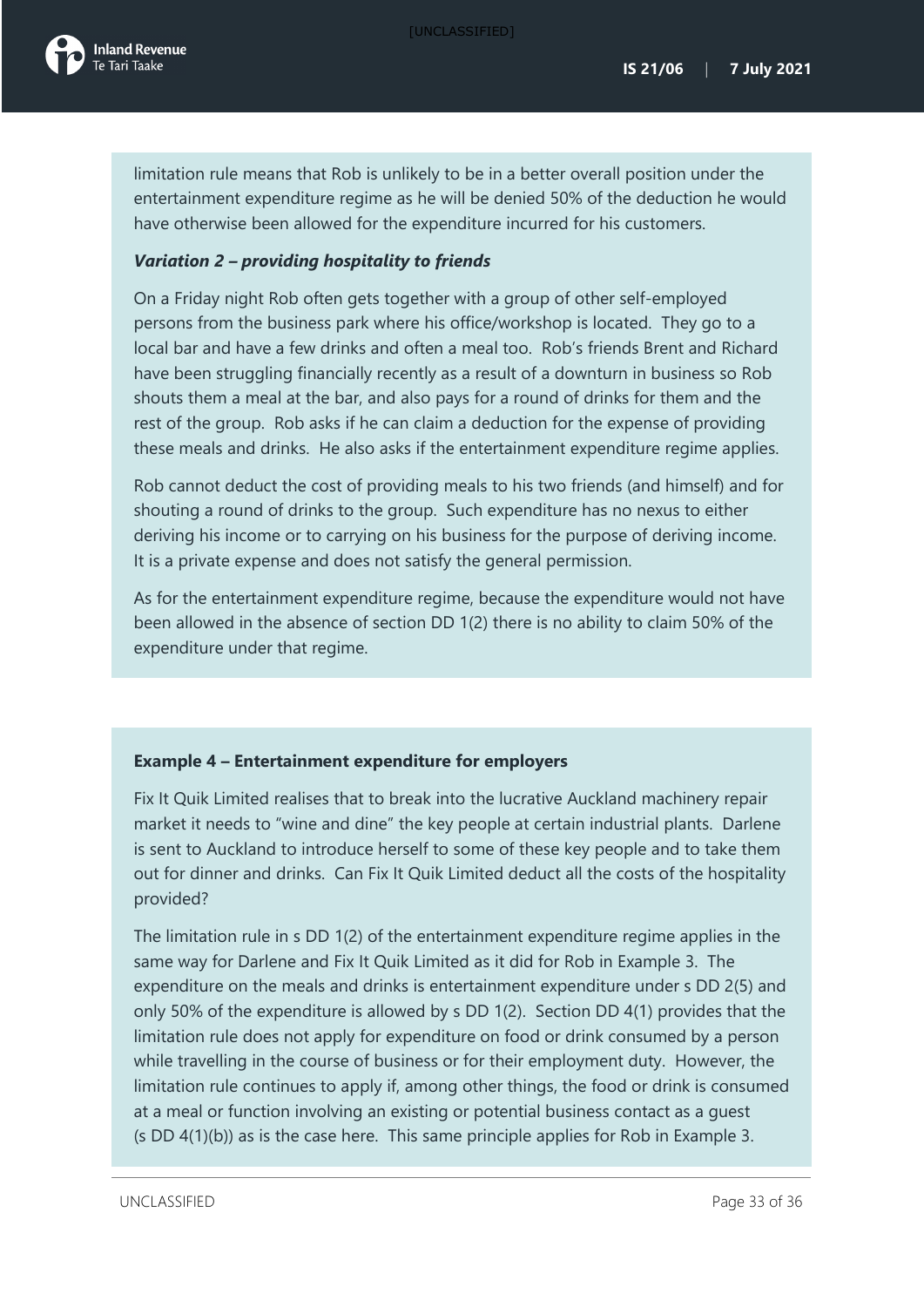### **Example 5 – Meal expenses of a shareholder-employee**

Meg and John are the only shareholders of Brooke's Books Limited, a provider of bookkeeping services. Meg is employed by the company and often travels to conferences and seminars to promote the business. Pursuant to her employment agreement with the company, she is entitled to reimbursement for her meal expenses while away from home on company business and is also entitled to a daily allowance for light refreshments and liquid refreshments. On Meg's most recent business trip to a conference, John also attends to get a better idea of what occurs at these type of events and the company pays for all his meal expenses as well. John is not an employee of the company and is not related to Meg.

How should Brooke's Books Limited treat the payments it makes to Meg and John for their meals?

As Meg is genuinely undertaking her employment duties for Brooke's Books Limited, the treatment of her expenditure would be the same as the treatment of Darlene in Variation 3 of Example 2. That is, the allowance for light and liquid refreshments can be treated as exempt income of Meg under section CW 17CB(2), and the reimbursements for meals will be exempt income under section CW 17CB(3). The amounts paid will be deductible to Brooke's Books Limited and the private limitation will not apply.

In John's case none of the exempt allowance provisions can apply as John is not an employee of the company. Instead, the payment of John's meal expenses by the company is likely to give rise to a non-cash or 'deemed' dividend (see interpretation statement [IS 21/05: Non-cash dividends,](https://www.taxtechnical.ird.govt.nz/interpretation-statements/2021/is-21-05) paragraph 20 and example 5, for more discussion of this issue).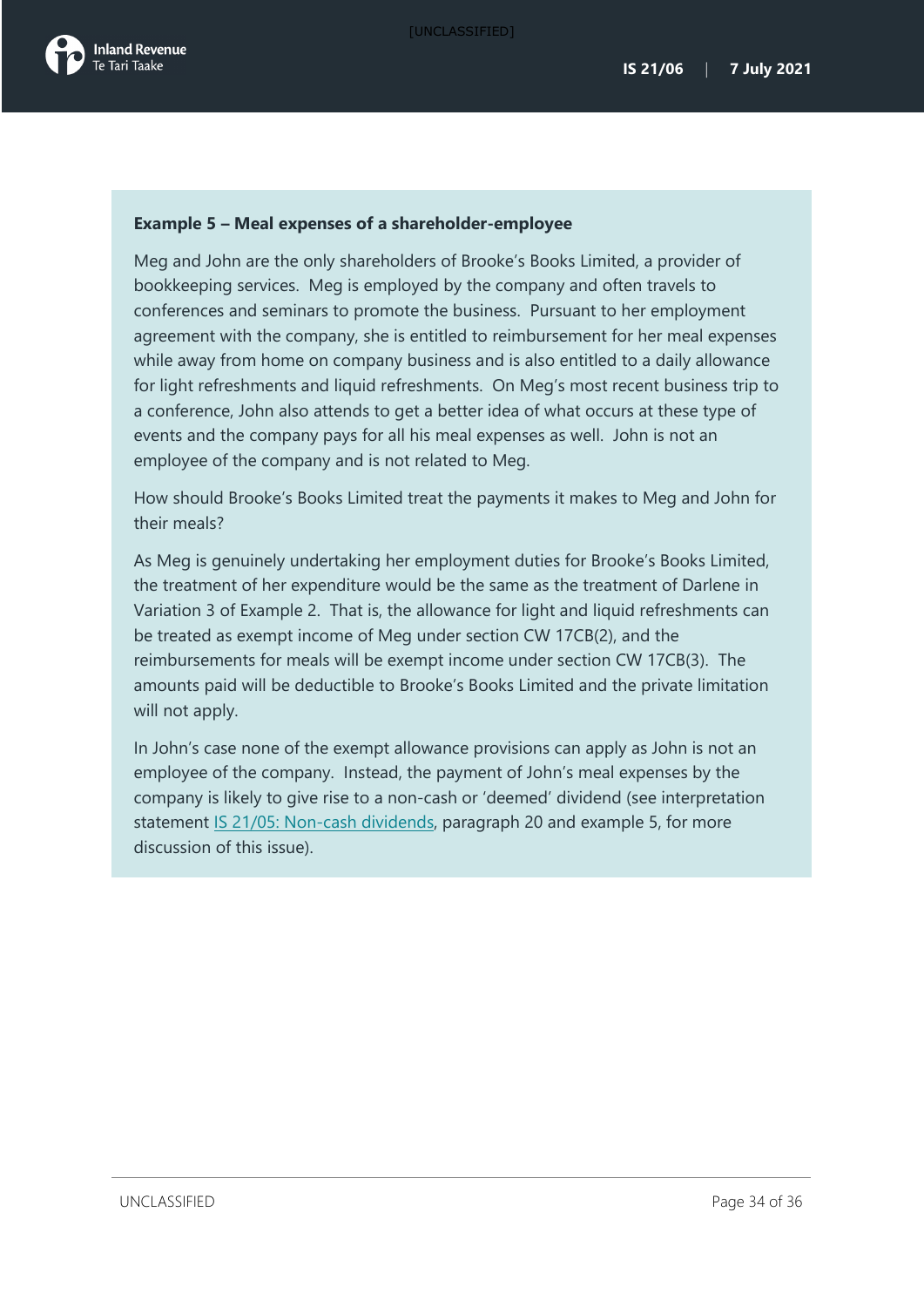



## <span id="page-35-0"></span>References

## <span id="page-35-1"></span>Case References

### **Court decisions**

*Buckley and Young Limited v CIR* (1978) 3 NZTC 61,271 (CA) *CIR v Banks* (1978) 3 NZTC 61,236 (CA) *CIR v Haenga* (1985) 7 NZTC 5,198 at 5,207 (CA) *Hunter v CIR* (1989) 11 NZTC 6,242 at 6,258 *Hunter v CIR* (1990) 12 NZTC 7,169 (CA) **TRA decisions** *Case A12* (1974) 1 NZTC 60,088 *Case B14* (1975) 1 NZTC 60,108 *Case E80* (1982) 5 NZTC 59,421 *Case F117* (1984) 6 NZTC 60,125 *Case G57* (1987) 7 NZTC 1,251 *Case H82* (1986) 8 NZTC 567 *Case M128* (1990) 12 NZTC 2,825 *Case P1 (*1992) 14 NZTC 4,001 *Case P5* (1992) 14 NZTC 4,034 *Case T16* (1997) 18 NZTC 8,095

## <span id="page-35-2"></span>Legislative References

**Income Tax Act 2007** *Sections CW 17C, CW 17CB, CX 5, DA 1, DA 2(2), Subpart DD* **Goods and Services Tax Act 1985**

*Sections 3A, 20(3), 20(3C)*